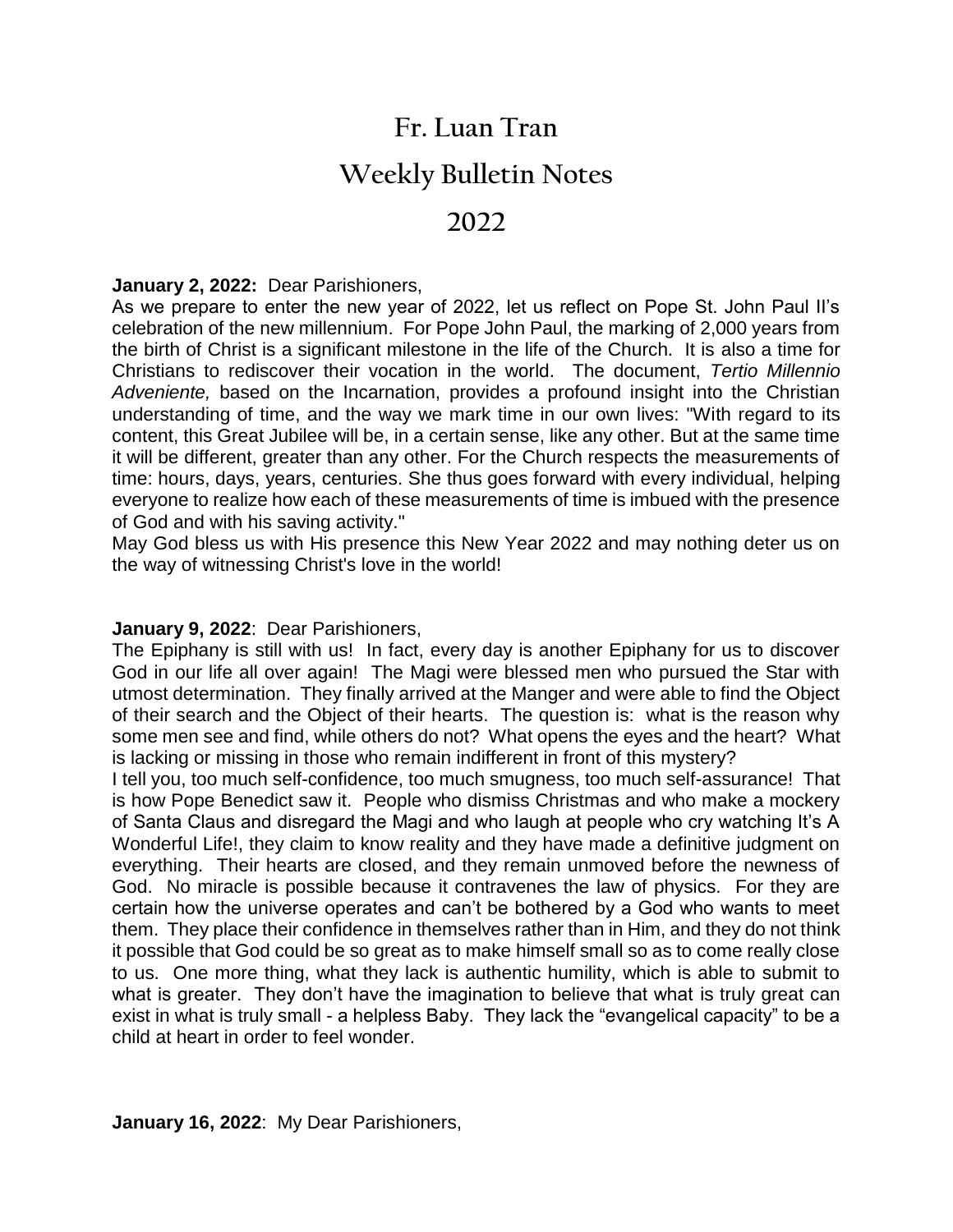The ceiling of the church has a problem that we just discovered thanks to the alert parishioner. One of the trusses supporting the roof has a crack. We don't know what this means for us financially, but it has to be fixed. I would be extremely grateful for any help from you! We have raised sufficient funds for the roof and the resealing of the two critical outside walls, and I thank you from the bottom of my heart! Now we shift our focus on strengthening the structure that supports the roof! I want to share with you an amazing story I came across on the CNA website last week! Hopefully this would give us the right perspective.

The wildfire that tore through Boulder County on December 29 took a tremendous toll. By the time it was contained, it had devastated 6,000 acres and destroyed 1,000 homes. The disastrous fire has upended the lives of hundreds in the towns of Marshall and Superior, but through the doom and gloom of this tragic event right in the middle of the Holy Season of Christmas, an unexpected sign of hope has arisen in the midst of the ruins. A statue of the Blessed Mother survived the inferno practically unscathed. One thousand homes were destroyed, but a humble garden statue of our Lady was saved! It was covered with soot but suffered no damage and you can see it on social media. Mary is posed with her head bowed and her arms outstretched towards the ground, almost as if she is gesturing to the rubble around her. In the uncanny stillness of the charred landscape, the statue of the Blessed Mother poses a striking testament of God's presence in the same way the steel beam Cross remained at Ground Zero on September 11!

The statue of Mary is located on the property of Tom and Kat Greany, who lost nearly everything they owned to the Marshall fire. Previously, the family had been displaced and forced to look for a new dream home. Just when they had finished renovating and were about to enjoy life, the fire swept through and took everything with it. And yet, through all this hardship, however, Tom refuses to lament what's lost. Instead, he is taking the time to reflect on all that he has. At precisely a time when his family's day-today life has been completely upended, you would expect him to be embittered and resentful by God's seemingly heartless inaction. You would think for a devout Catholic, he and his wife should have the right to demand from God an answer, "Where were You on that Thursday Morning when the fire was racing across our town? Why were You missing in action?" But on the contrary, he said this, "Seeing this when we returned was shocking, horrifying. Awareness of the loss stings mightily. But we can only feel the loss as pain because of the extra-ordinary magnitude of the gifts we had been given in our lives. How richly blessed are we!"

The Greany's never expected the fire to take their house. They lived in the middle of a manicured suburban neighborhood, with scarcely any trees to catch on fire. On that fateful morning, they evacuated with only a few essential items, and they did not even take a bag of clothes. That is why the sorrow when they returned was all the more poignant. Tom describes an unrecognizable hellscape of distorted structure and combusted comforts: "Twisted steel I-beams, disconnected from the foundation, had fallen onto the ash. On our front porch we could see the crumbled concrete of the foundation, bricks strewn about. And the beautiful designer front doors themselves melted into a twisted ball. But Mary remained. Covered by black soot on the right half of the statue's body, she was unscathed."

There you have it, the story of a modern day Job, who refuses to curse God and die! Like the old man, Tom and his wife did not take it out on God. Instead, they say with Job, "The Lord giveth and the Lord taketh away! Blessed be the Lord God!" Instead, they expressed their gratitude that no one was harmed in the fire and that they remain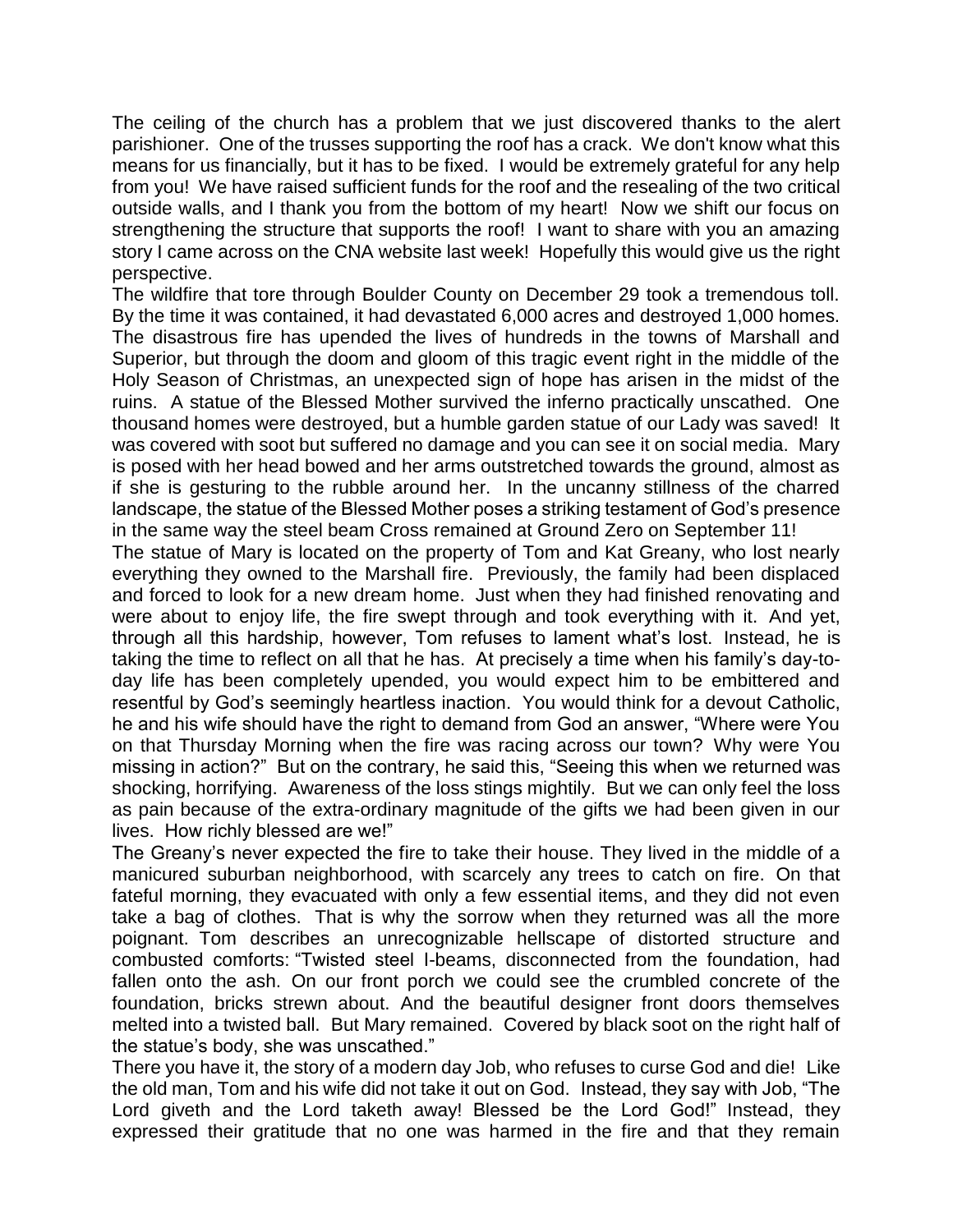together. Most of all they are grateful for their Catholic faith. One last quote from the husband: "I had asked for only one thing for Christmas. That the Lord would make my family holy. Maybe that starts with stripping away our possessions and becoming fully reliant on him. In front of this unspeakable loss, they remember God's blessing. Instead of wallowing in ashes and dust and lamenting and mourning the loss of material possession, they cling to the one thing that remains – the statue of our Blessed Mother! God bless you!

#### **January 23, 2022**: My Dear Parishioners,

In his book Jesus of Nazareth, Pope Benedict XVI asks a surprising question. He asks "What did Jesus actually bring?" It's a reasonable question. We still have wars. We still have famine. People still suffer.

People still get sick and die. So what did Jesus actually bring? And Pope Benedict answers it this way: "Jesus brought us God. Jesus brings us God."

Jesus brings us God, because He is God made visible for us. Jesus brings us God so that He can set us free and be truly alive. Jesus brings us God so that we can share in God's own life, so that the hope of eternal life can begin to shape our destiny – now. Jesus brings us so much more than just a few occasional miracles, a teaching here and there, a philosophy, an outlook on life. Jesus is the Savior! The gospel today brings this out with absolute clarity. Jesus says that he has been anointed to "proclaim liberty to captives and to let the oppressed go free." In the Bible, anointing meant that you were chosen and given a special power by God. So Jesus is the Savior who comes to set us free. He comes to bring us back to God. He came, because we can't save ourselves. May we truly grasp the mission of our Divine Savior!

#### **January 30, 2022**: My Dear Parishioners,

Jesus brings us God! That is what Pope Benedict has always insisted. And He gives us the strength and the calling to make the world a better place. He didn't come to solve all the world's problems, He gives us God so that we can succeed in making our world more human, more godly. That is how the world is changed. The world is messed up royally, but the world can be converted – one soul at a time - through the power of God brought into the world by our Blessed Lord Jesus Christ.

Beginning with myself, today I shall integrate this truth that Christ is truly my Savior and the Savior of the world, that He is truly powerful, that I should entrust everything into His hands, with this special prayer from St. Faustina, the apostle of Divine Mercy. It's simple: "Jesus, I trust in You!" Just 5 words within one inhale and one exhale and the rhythm of my day is changed! "Jesus, I trust in You!" Beginning with myself today, I shall make it an integral part of my life. In the car, in the elevator, or while waiting in line in the store I can say those words, over and over again: "Jesus, I trust in You!" When I am frustrated or filled with doubt, "Jesus, I trust in You!" When I am weighed down by my own sins or the sins of others, "Jesus, I trust in You!" When my problems multiply and become intractable, "Jesus, I trust in You!" And I tell you, He has never disappointed me. This is how Christ gives us the power to truly be liberated from fear, from anxieties, from nervousness about the future. When we say this prayer, we are saying no to all forms of idolatry, to the worship of money, and to the reliance on ourselves. We are saying no to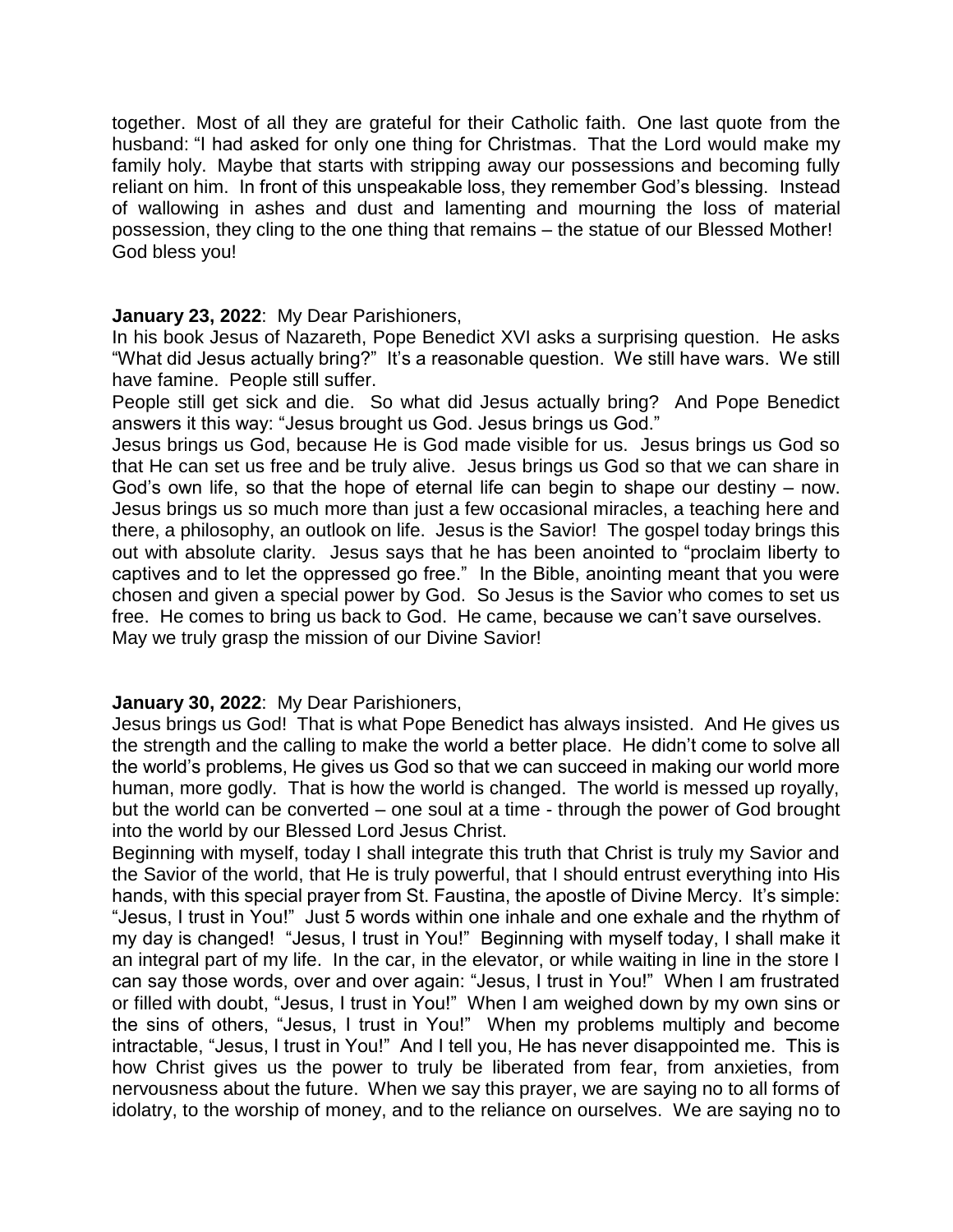everything made by human hands, and we acknowledge the Lord as the true source of life and happiness. There is simply no other alternative.

## **February 20, 2022**: My Dear Parishioners,

The Church who is our Mother through her liturgy and her saints ever reminds us that Christ's victory over sin and death alone can give us victory in our struggles. She reminds us that those poor and hungry and weeping and insulted and spat upon and persecuted people on account of the Son are never to be forgotten by Almighty God - heaven is waiting for them. Holy Mother Church reminds us that, ultimately, we are destined for something larger than this life can provide!

My father died on the feast of St. Blaise more than two weeks ago. His funeral was on the Friday before last. My mother is inconsolable. They had been married for 62 years. They had been through hell and back together. The war, the labor camp, me being gone from home at 17 to escape communism. And now he is dead – less than two days after the doctors had diagnosed him with aspirated pneumonia. My mother can't stop sobbing. What should I tell my mother to ease her sorrow? "Mom, don't be so sad! Dad didn't suffer much when he died!" But, of course, I didn't say that, for I knew that would have been a stupid thing to say to someone like my mother! Because she would then have looked at me strangely and she would have given me a good scolding, "You are a priest and you say that! Did our Lord die without pain? Did He not suffer so on the cross?" So, I didn't say that. The only thing that seemed to help was the fact that my father did receive all the Last Rites of the Catholic Church. Don't take me wrong, I am all for pain control, being a coward myself. But at the end of life, even the best pain control regime can't eliminate all pain. And for Catholics, more than anything else is the grace to die a good death - to die with the Last Sacraments of the Church. This I was able to offer to my father. So now there is hope for him. Now there is hope that our family can be together again in God's time! Where would our family be without the hope of Resurrection, without Jesus risen and glorious? Where would yours be?

Let me leave you with a quote from Malcolm Muggeridge. When he was asked about the possibility that God might not exist, he answered: "I'd rather be wrong with Dante and Shakespeare and Milton, with Augustine of Hippo and Francis of Assisi, with Dr. Johnson, Blake, and Dostoevsky, than be right with Voltaire, Darwin, the Huxleys, Herbert Spencer, H. G. Wells and George Bernard Shaw!"

Yes, I, too, would rather take my chances with G. K. Chesterton, with C.S. Lewis, with Mother Teresa, with Pope John Paul II, with Archbishop Romero, with the 21 Egyptian Coptic Christians executed by ISIS in Libya in 2015, than to be right with Marx, Lenin, Stalin, Hitler, Ho Chi Minh, Fidel Castro, Mao-Tse-Tung – God or no God!

## **February 27, 2022**: My Dear Parishioners,

In 1983 a movie came out called "The Scarlet and the Black." It starred Gregory Peck and Christopher Plummer. The movie is based on a true story. It told the story of Monsignor Hugh O'Flaherty, an Irish priest who was working in the Vatican when Rome was occupied by Nazi troops during World War II. This monsignor organized a secret underground network to hide and protect allied soldiers who had been shot down and Jews who were being persecuted. The drama of the story consists mainly of the ongoing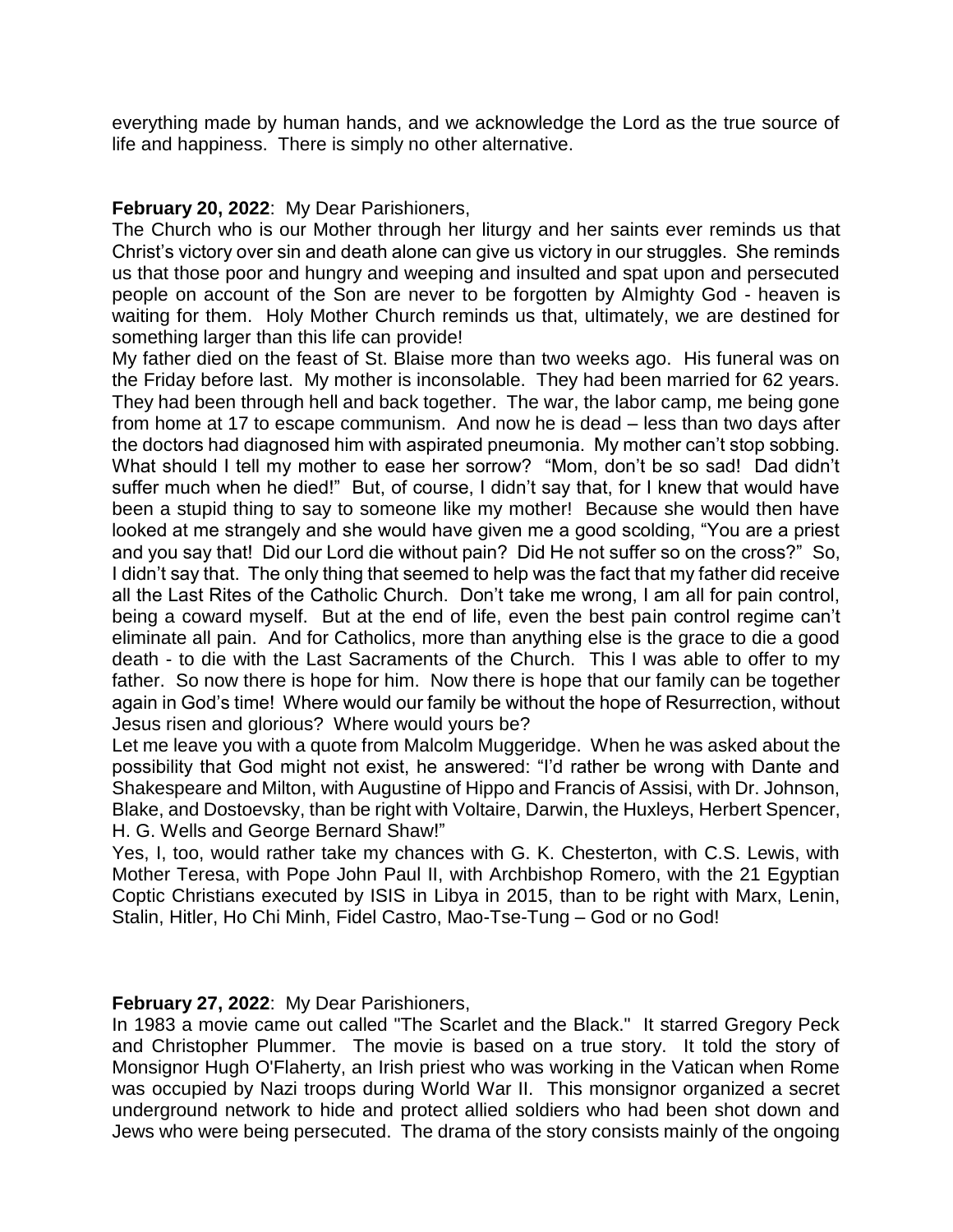battle of wits between Monsignor O'Flaherty and the German Commander of the occupied city, Colonel Herbert Kappler. The Vatican Monsignor outsmarts the Germans just long enough to save thousands of lives, but many others are lost. When the allied forces reached the outskirts of the city and the Germans were surrounded, Colonel Kappler arranged a secret meeting with Monsignor O'Flaherty. He asked – no, he demanded the Monsignor to use his underground network to take the Colonel's wife and children to safety in Switzerland. The Monsignor was absolutely incredulous; he was flabbergasted that this wicked criminal would have the nerve to ask for such a favor. He cursed him for his evil ways and walked off into the night – filled with wrath and fury. The last words he spoke, if memory serves are these: "I cannot believe after what you had done you want mercy! . . . .Now you demand that your family be saved! I see you in hell first!" Only later, when the Colonel was captured and under interrogation by the allies did he discover that the Monsignor did save his family. While the German colonel was under arrest in Rome for the remainder of the war, Msgr. O'Flaherty visited him regularly. Eventually, Colonel Kappler repented and was received into the Church.

You see, Msgr. Hugh O'Flaherty was a man of passion – passion for life, for justice, for decency, for truth. As such, his sense of justice was deeply violated when this evil man, Col. Kappler, pleaded for mercy for his family. He had witnessed first-hand how Kappler butchered his friends and associates. He himself had been subjected to countless attempts on his life by Col. Kappler. No wonder he lashed out against the audacity of this evil, wicked man, who knew that his days were numbered and so resorted to manipulation to achieve one last thing. No wonder the good Monsignor categorically refused this unconscionable request, this diabolical claim to his goodness as a priest from a man who had sold his soul for thirty pieces of silver. And yet, ultimately, he saw clearly how his entire priesthood and his work on behalf of the Church would be counted for nothing, unless he would agree to save the lives of the wife and the children of his sworn enemy, because that would be exactly he would truly live out what his Master and Lord had demanded of him. Because what was required of him was to love his enemies and to do good to those who hate him. For in the end, Msgr. O"Flaherty knew: God never gives up on us, because He knows that He can save us, change us, and lead us closer to him. And He in turns wants us to never give up on anybody – including our mortal enemies.

#### **March 6, 2022**: My Dear Parishioners,

Below is something I came across from Zenit many years ago and it is fitting for us to consider this First Sunday in Lent!

"In these forty days, the Church asks us to live with intense prayer, with sincere penitence in contrition and with generous almsgiving that means that compassion towards the poor is not only an emotion but a sharing of goods. The works of Lent that the Church asks us to do are three: prayer, penance, and almsgiving. Today, [the focus] is on penance to help us arrive at the celebration of the great mystery of the Easter of his Son, purified and completely renewed in mind and spirit.

Penance has two essential elements: the contrition of the heart and the mortification of the body. It should not be forgotten that, if it is the heart of man that wants evil, it is often the body that has helped him to commit it. The principle of true penance lies in the heart: we learn it from the Gospel in the examples of the prodigal son, the sinner who washes the feet of Christ with her tears, Zacchaeus the publican and St. Peter, who offered his pain to Christ and whom He confirmed in his love. During Lent, the Christian must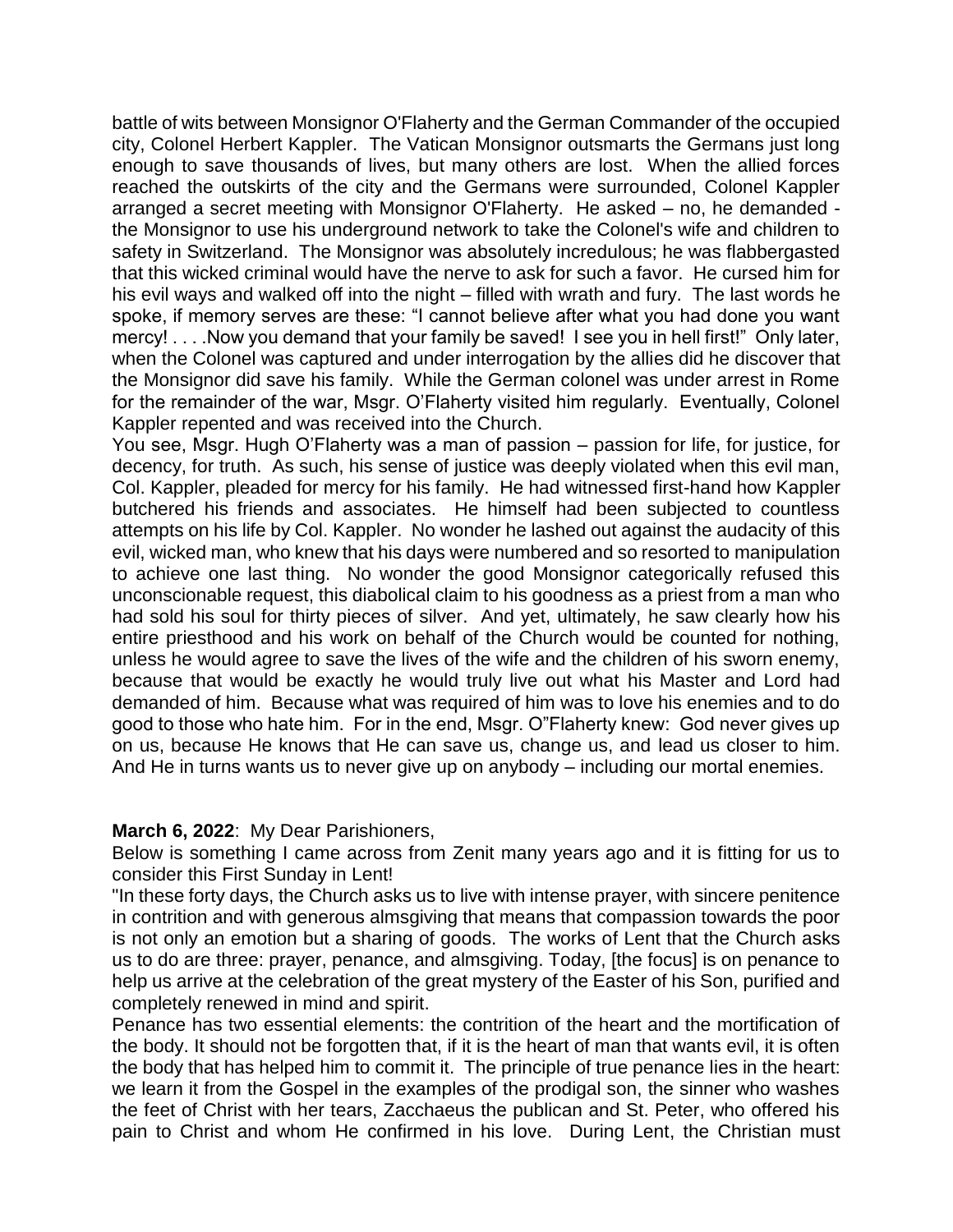practice penitence of the heart and consider it as the essential foundation of all the acts pertinent to this holy time. However, penance would always be illusory if it did not add the body's tribute to the internal feelings it inspires.

The Savior is not satisfied with moaning and weeping over our sins. He expiates them with the suffering of his body. The Church, Christ's Interpreter, admonishes us that the penitence of our heart will not be accepted if we do not unite it with the observance of abstinence on Ash Wednesday and on Lenten Friday, and with fasting on Ash Wednesday and Good Friday. The devil tempts starting from sensuality and gluttony, and that is why during Lent we are asked to practice not only prayer but abstinence and fasting."

#### **March 13, 2022**: My Dear Parishioners,

There is a beautiful and gripping film released three years ago, A Hidden Life. It was a film directed by Terence Malick, the most spiritually gifted of directors in the world today. It is a stunningly beautiful picture and it portrayed the incredible story of an ordinary man, Franz Jägerstätter, an Austrian farmer who refused to take an oath of loyalty to Hitler or fight in the Nazi army during World War II. Franz was a simple man who lived and worked with his wife Franziska, his mother, and his three daughters in the rolling hills of Sankt Radegund, a town in Upper Austria bordering the German State Bavaria. While carrying out his duties as husband and bread-winner for his wife and three daughters, this ordinary man began "thinking deeply about obedience to legitimate authority and obedience to God, about mortal life and eternal life and about Jesus' suffering and Passion." Franz was neither an agitator nor an activist nor part of any anti-fascist movement, but in 1938 he was the only local citizen to vote against the "Anschluss" (annexation of Austria to Germany by the Third Reich). In February 1943, the young farmer Jägerstätter was conscripted definitively into the Wehrmacht, the German army. A few days after his refusal, he was imprisoned. During this time, Jägerstätter had ample opportunities to change his mind. However, by now, he had been convinced that the war by Germany was unjust. He wanted no part in that evil. He proposed to serve as a paramedic on the front, but this request was turned down. In July, he was sentenced to death and on the afternoon of August 9, 1943, he was decapitated Brandenburg-Görden Prison. He was only 36 years old.

This is the story of a man with a passion for God. Not a story of patriotism, of pacifism, or even family love. A Hidden Life is a story of passion for God above all else – a passion that was rooted deeply in a man's devout Catholic faith. There were many clues. A large crucifix hanging in the family home, a huge image of the Most Sacred Heart of Jesus in the living room, his volunteer work as a sacristan at the local church, and the family prayer life: everything testified eloquently of the faith lived by this man and his family. Their Catholicism was not ostentatious or self-conscious—it was in their DNA, it was in their blood. Franz Jägerstätter's passion for God was not the result of some fanatic adherence to a code of ethics, or a conscience formed by rigid, abstract moral ideals divorced from life. First and foremost, it was passion for the God made flesh Jesus Christ, Who said, "Whoever loves father or mother more than me is not worthy of me, and whoever loves son or daughter more than me is not worthy of me; and whoever does not take up his cross and follow after me is not worthy of me. Whoever finds his life will lose it, and whoever loses his life for my sake will find it." (Matthew 10:37-39).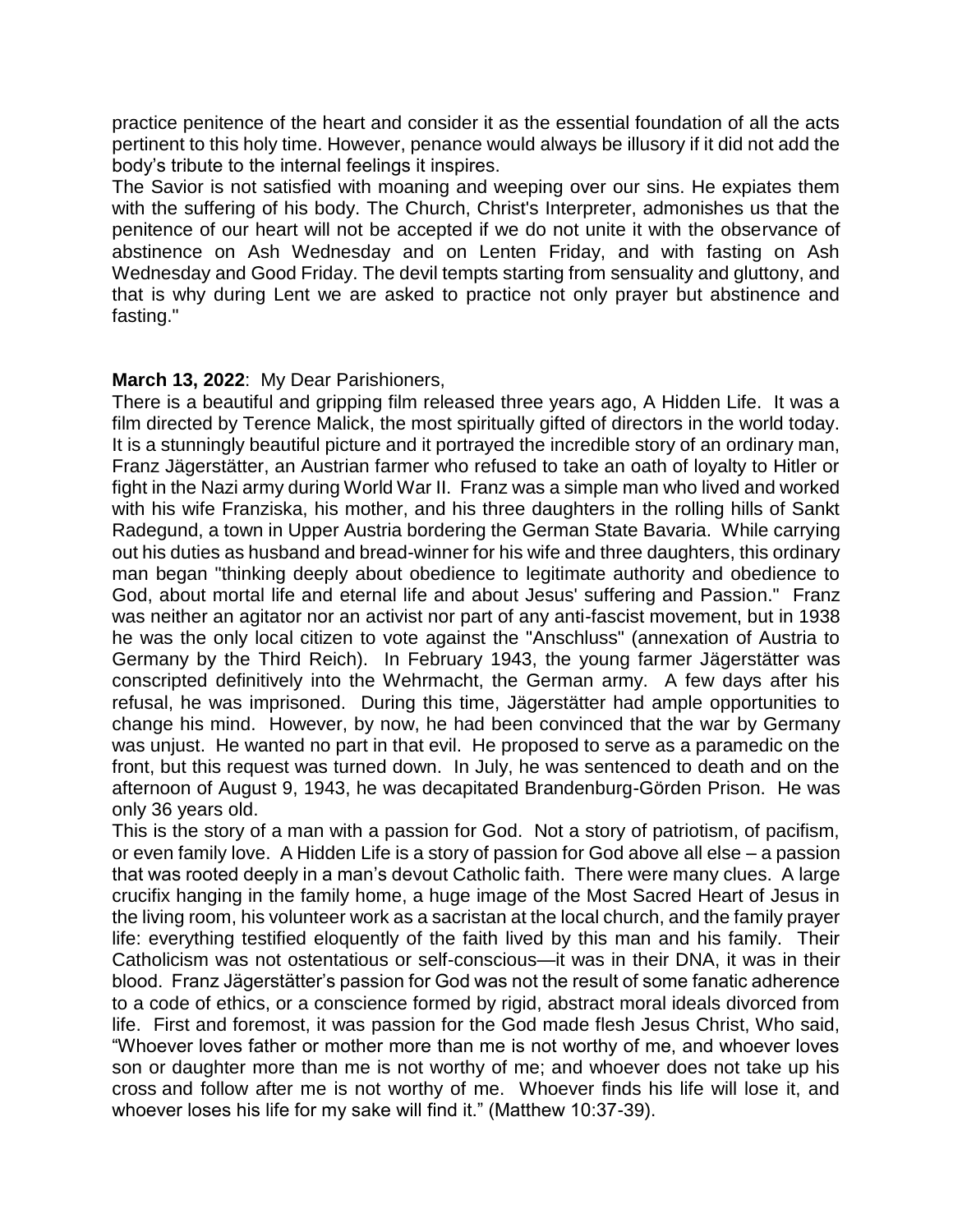"For whoever finds his life will lose it, and whoever loses his life for my sake will find it." This is the drama that was at the heart of Franz Jägerstätter's life. By putting God first, he entered willingly into the desert of temptation and eventually onto Calvary - into a participation in the very Passion of Christ. From the beginning until the end, there was not a moment of rest. The Nazis constantly harassed him and threatened him; his small town mostly turned against him; and even the local priest and bishop both tried to dissuade him. The whole world was treating him as a pariah. His wife Franziska was the only one he could count on in those dark days. The physical, mental, and even spiritual pressure on him and his wife was relentless. Does he think he knows better than everyone else? Is he that prideful? Why couldn't he see that the God for whom he was making a supreme sacrifice was abandoning him? That this could end in his death, and the destitution of his wife and children? That no one will know or care what he was doing? An out was repeatedly offered to him: if he would just sign this paper, he shall go free and it shall all be over. And yet, in the face of overwhelming opposition and inescapable evil, he stood firm – not completely from his own inner strength, for he was being torn apart inside whenever he thought of his family to be left destitute for his death. He stood firm because of his passion for God. It was told that there was a poignant moment when Franz even branded Jesus' Sacred Heart upon his own chest in the midst of his wrestling with his conscience, in order to remind himself to whom his heart truly belonged amidst the deafening swelling choruses of "Heil Hitler!"

On 9 August, before being executed, Franz wrote: "If I must write... with my hands in chains, I find that much better than if my will were in chains. Neither prison nor chains nor sentence of death can rob a man of the Faith and his free will. God gives so much strength that it is possible to bear any suffering.... People worry about the obligations of conscience as they concern my wife and children. But I cannot believe that, just because a man has a wife and children, he is free to offend God". Franz Jägerstätter refused to render to Caesar what belonged to God and paid with his life.

When we choose to put God first, our actions and our choices matter little to the world. In fact, most of the martyrs who put God first and lost their lives died in complete oblivion. But God never forgets. Our decision to put God first will remain hidden from others, because we shall be always hidden with Christ in God. But God knows our hearts, and He will make sure everything works together for the good of those who love Him.

(This article was composed based on information gathered from the Vatican website and other Catholic news sources on the internet.)

## **March 20, 2022**: My Dear Parishioners,

Repentance is key to Lent's discipline. One of the ways the Church encourages us to give repentance primacy in our life is by making an examination of conscience every night before bed. Christians have had this habit for centuries. It's a way to make sure that we never let a sin or a habit of selfishness take root in our hearts and obstruct God's plan for our life. A nightly conscience exam is like brushing your teeth. It doesn't take much time, but if you do it every day, it makes a big difference in your health (and in your breath). An examination of conscience is a prayer. An easy way I found from an article online advises people to do this exam of conscience by following the simple formula of  $T + 3$ . The "T" stands for "Thanks". First, before we go to sleep, we thank God for whatever blessings were most apparent during the day. Our life should be a continuous act of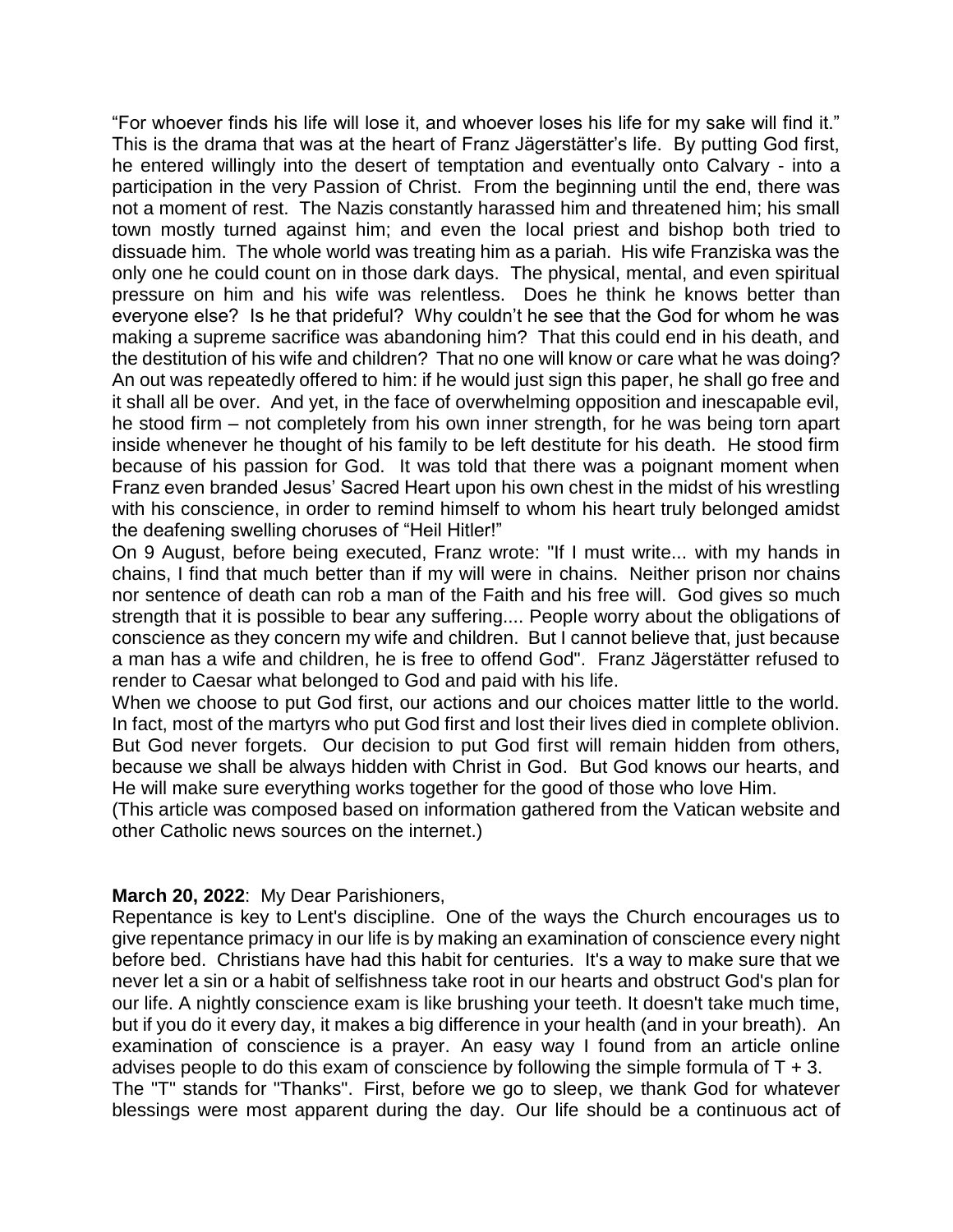thanksgiving to God. But what can be more appropriate than to thank Him before we close our eyes - maybe for the last time on this earth!

Then comes the "3". That "3" stands for taking a quick look at how we lived our three most important relationships throughout the day. The first relationship is with God. Did I pray today? Did I pay attention to God? Did I obey my conscience? The second relationship is with other people. Did I love my neighbor as myself? Did I do unto others what I would have them do unto me? The third relationship is with myself. Did I give in to pleasure-seeking, laziness, procrastination, or irresponsibility?

As we review these three relationships we always find both failures to repent from and successes to be grateful for. In due time, we shall grow in our love of God!

#### March 27, 2022: My dear people,

On Friday, March 25, the Solemnity of the Annunciation, Pope Francis carries out a solemn Act of Consecration of humanity, and Russia and Ukraine in particular, to the Immaculate Heart of Mary. At the Holy Father's request, Archbishop Sample invites all priests, religious and faithful to join him in raising a heartfelt plea to our Blessed Mother. You can recite this prayer any time!

#### **Act of Consecration to the Immaculate Heart of Mary - Basilica of Saint Peter 25 March 2022**

O Mary, Mother of God and our Mother, in this time of trial we turn to you. As our Mother, you love us and know us: no concern of our hearts is hidden from you. Mother of mercy, how often we have experienced your watchful care and your peaceful presence! You never cease to guide us to Jesus, the Prince of Peace.

Yet we have strayed from that path of peace. We have forgotten the lesson learned from the tragedies of the last century, the sacrifice of the millions who fell in two world wars. We have disregarded the commitments we made as a community of nations. We have betrayed peoples' dreams of peace and the hopes of the young. We grew sick with greed, we thought only of our own nations and their interests, we grew indifferent and caught up in our selfish needs and concerns. We chose to ignore God, to be satisfied with our illusions, to grow arrogant and aggressive, to suppress innocent lives and to stockpile weapons. We stopped being our neighbor's keepers and stewards of our common home. We have ravaged the garden of the earth with war and by our sins we have broken the heart of our heavenly Father, who desires us to be brothers and sisters. We grew indifferent to everyone and everything except ourselves. Now with shame we cry out: Forgive us, Lord!

Holy Mother, amid the misery of our sinfulness, amid our struggles and weaknesses, amid the mystery of iniquity that is evil and war, you remind us that God never abandons us, but continues to look upon us with love, ever ready to forgive us and raise us up to new life. He has given you to us and made your Immaculate Heart a refuge for the Church and for all humanity. By God's gracious will, you are ever with us; even in the most troubled moments of our history, you are there to guide us with tender love.

We now turn to you and knock at the door of your heart. We are your beloved children. In every age you make yourself known to us, calling us to conversion. At this dark hour, help us and grant us your comfort. Say to us once more: "Am I not here, I who am your Mother?" You are able to untie the knots of our hearts and of our times. In you we place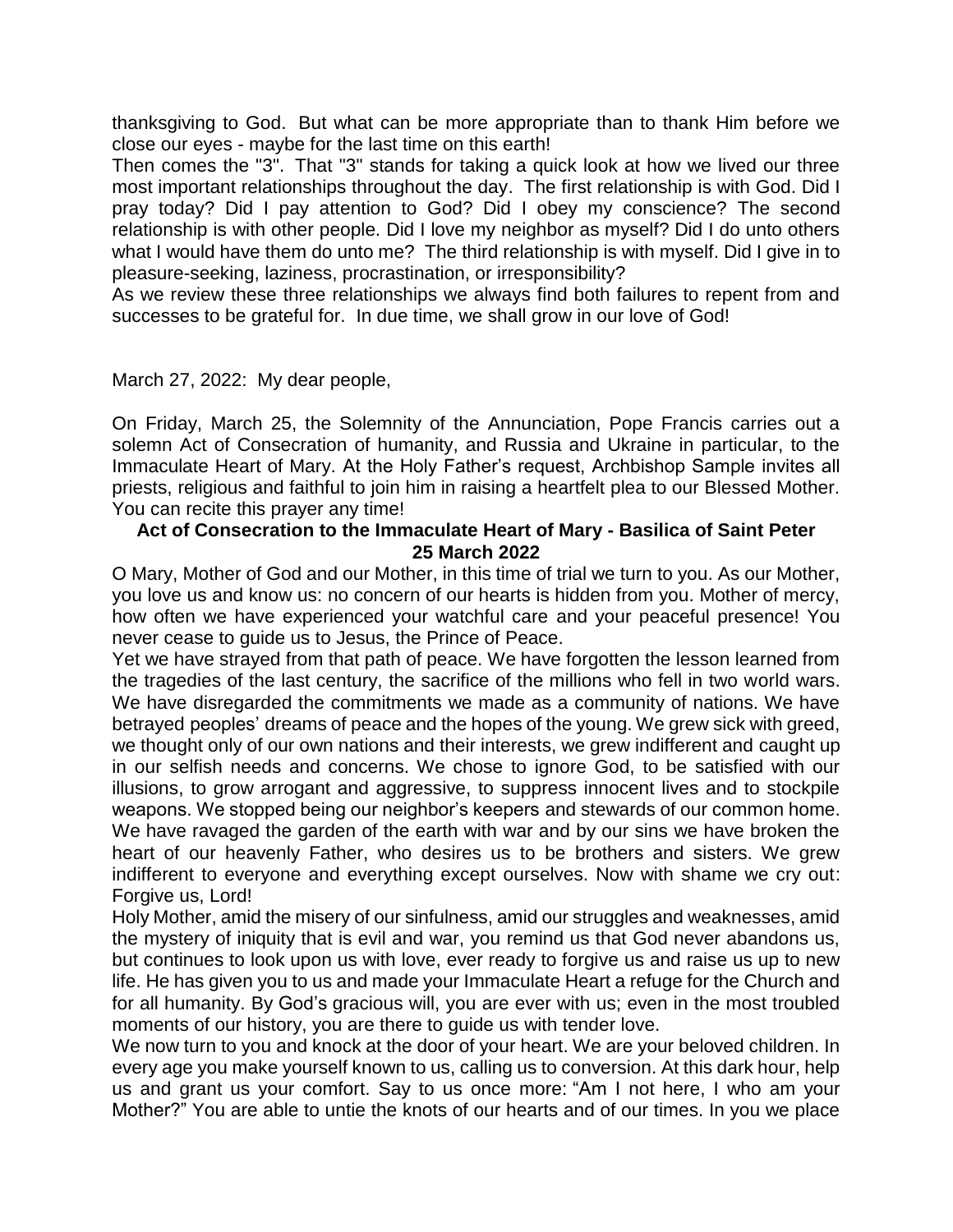our trust. We are confident that, especially in moments of trial, you will not be deaf to our supplication and will come to our aid.

That is what you did at Cana in Galilee, when you interceded with Jesus and he worked the first of his signs. To preserve the joy of the wedding feast, you said to him: "They have no wine" (Jn 2:3). Now, O Mother, repeat those words and that prayer, for in our own day we have run out of the wine of hope, joy has fled, fraternity has faded. We have forgotten our humanity and squandered the gift of peace. We opened our hearts to violence and destructiveness. How greatly we need your maternal help!

Therefore, O Mother, hear our prayer.

Star of the Sea, do not let us be shipwrecked in the tempest of war.

Ark of the New Covenant, inspire projects and paths of reconciliation. Queen of Heaven, restore God's peace to the world.

Eliminate hatred and the thirst for revenge, and teach us forgiveness.

Free us from war, protect our world from the menace of nuclear weapons. Queen of the Rosary, make us realize our need to pray and to love. Queen of the Human Family, show people the path of fraternity. Queen of Peace, obtain peace for our world.

O Mother, may your sorrowful plea stir our hardened hearts. May the tears you shed for us make this valley parched by our hatred blossom anew. Amid the thunder of weapons, may your prayer turn our thoughts to peace. May your maternal touch soothe those who suffer and flee from the rain of bombs. May your motherly embrace comfort those forced to leave their homes and their native land. May your Sorrowful Heart move us to compassion and inspire us to open our doors and to care for our brothers and sisters who are injured and cast aside.

Holy Mother of God, as you stood beneath the cross, Jesus, seeing the disciple at your side, said: "Behold your son" (Jn 19:26). In this way he entrusted each of us to you. To the disciple, and to each of us, he said: "Behold, your Mother" (v. 27). Mother Mary, we now desire to welcome you into our lives and our history. At this hour, a weary and distraught humanity stands with you beneath the cross, needing to entrust itself to you and, through you, to consecrate itself to Christ. The people of Ukraine and Russia, who venerate you with great love, now turn to you, even as your heart beats with compassion for them and for all those peoples decimated by war, hunger, injustice and poverty.

Therefore, Mother of God and our Mother, to your Immaculate Heart we solemnly entrust and consecrate ourselves, the Church and all humanity, especially Russia and Ukraine. Accept this act that we carry out with confidence and love. Grant that war may end and peace spread throughout the world. The "Fiat" that arose from your heart opened the doors of history to the Prince of Peace. We trust that, through your heart, peace will dawn once more. To you we consecrate the future of the whole human family, the needs and expectations of every people, the anxieties and hopes of the world.

Through your intercession, may God's mercy be poured out on the earth and the gentle rhythm of peace return to mark our days. Our Lady of the "Fiat", on whom the Holy Spirit descended, restore among us the harmony that comes from God. May you, our "living fountain of hope", water the dryness of our hearts. In your womb Jesus took flesh; help us to foster the growth of communion. You once trod the streets of our world; lead us now on the paths of peace.

Amen.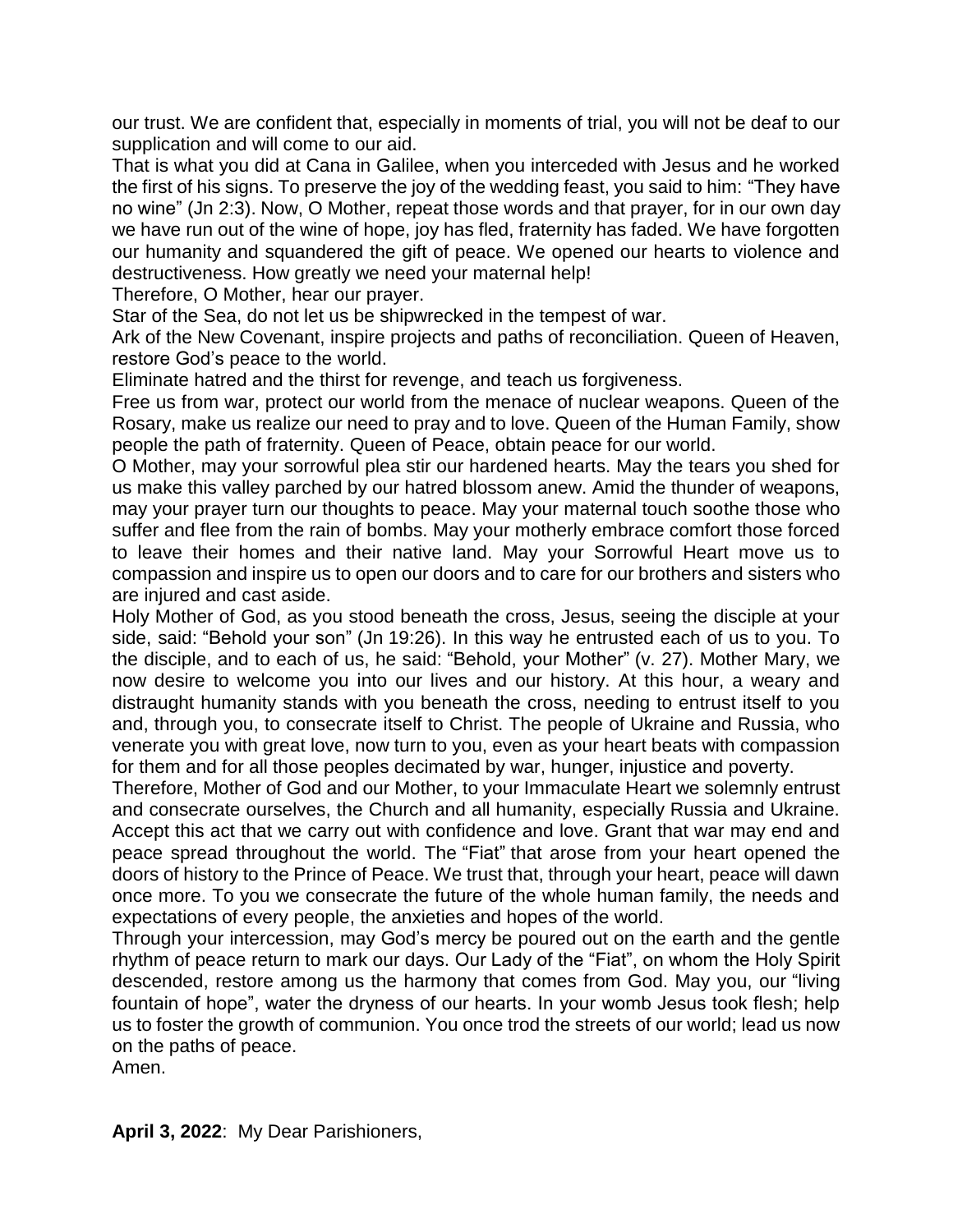Have you ever wondered why the mother was absent in the Gospel story of the prodigal son from Luke's? A Dominican preacher posed the question and I think it was provocative! Anyway, where was she when the son decided to leave home and go in pursuit of a life of sinful pleasures? Where was she when he was half starving to death far away from home? Where was she when that scoundrel son of hers ran into the arms of her husband, having come to his senses? Well, there is an obvious answer, but I don't like obvious answers! I would like to imagine something else, something more evocative and poignant! I would like to think that she might have had an illness or a disability so severe that she could not take an active part in the life of her family – remember this is a Jewish family! And yet, is it a far-fetched thing to imagine that, somehow, she managed to stay involved with her family and care for them through her prayers? Is it far-fetched to think that she never gave up on her son, in the same way her husband never gave up on him? Now that her son was gone, she would have prayed for him without fail – day after day, week after week, year after year! And do you suppose that the good God was not going to be moved greatly by her prayers, and the prayers of her husband? Of course, God was touched! That's why He set in motion all the events leading up to his conversion and his return! I would not be surprised if at the General Resurrection, we should learn about the truth of the story of the prodigal son – the truth of a mother who cried her son into salvation!

Of course, in the story of the prodigal son, the merciful father was the main protagonist, but I dare say that his mother would have been the silent protagonist! Because, isn't it true that our mothers are the true protagonist in the life of us, their children? "They remind us where we come from, where our home is." That is to say, they remind us of God, and they are our conscience – even after they have been long dead and buried! That is why it is a cause of such great sorrow for mothers when they see their children abandoning their faith. Such a mother would touch the heart of God with her tears! When St Monica mourned for her wayward son Augustine, she went to St. Ambrose begging him to knock some sense into his head. But the saint refused, however, since he saw that Augustine was too stubborn to listen to him. But when St Monica kept on begging, St. Ambrose reassured her, "Go your way and God bless you, for it is not possible that the son of these tears should perish."

Ever the protagonists, the champions, the advocates, mothers will still love their children even if their children turn wicked. At the same time, there is no courage like the courage of a mother who speaks truth to her child, even if her child is the most powerful man on earth! For instance, when Keke Geladze the mother of Joseph Stalin met him for the last time shortly before she died, Stalin is reported to have said to her "Mama, do you remember our tsar? Well, I'm something like the tsar," to which she replied "You would have done better to become a priest!" (Wikipedia).

On March 25, the pope consecrated Ukraine and Russia to the Immaculate Heart of Mary. The pope and the bishops of the world entrust these two countries to the maternal heart of the Mother of God. Is it a far-fetched thing to think that, by his action, the Holy Father somehow shows us that he has not given up on the cause of peace, that he has not given up on Russia, and that he has not despaired of Vladimir Putin! Who else is not despairing of Vladimir Putin? Archbishop Borys Gudziak, the Ukrainian Archbishop of Philadelphia! He said on March 5. "We pray for the people, for the refugees. We pray for the conversion of Vladimir Putin!" I, for one, will continue to pray for his conversion. It's not a hopeless cause! Do you know he was baptized as an Orthodox Christian as an infant by his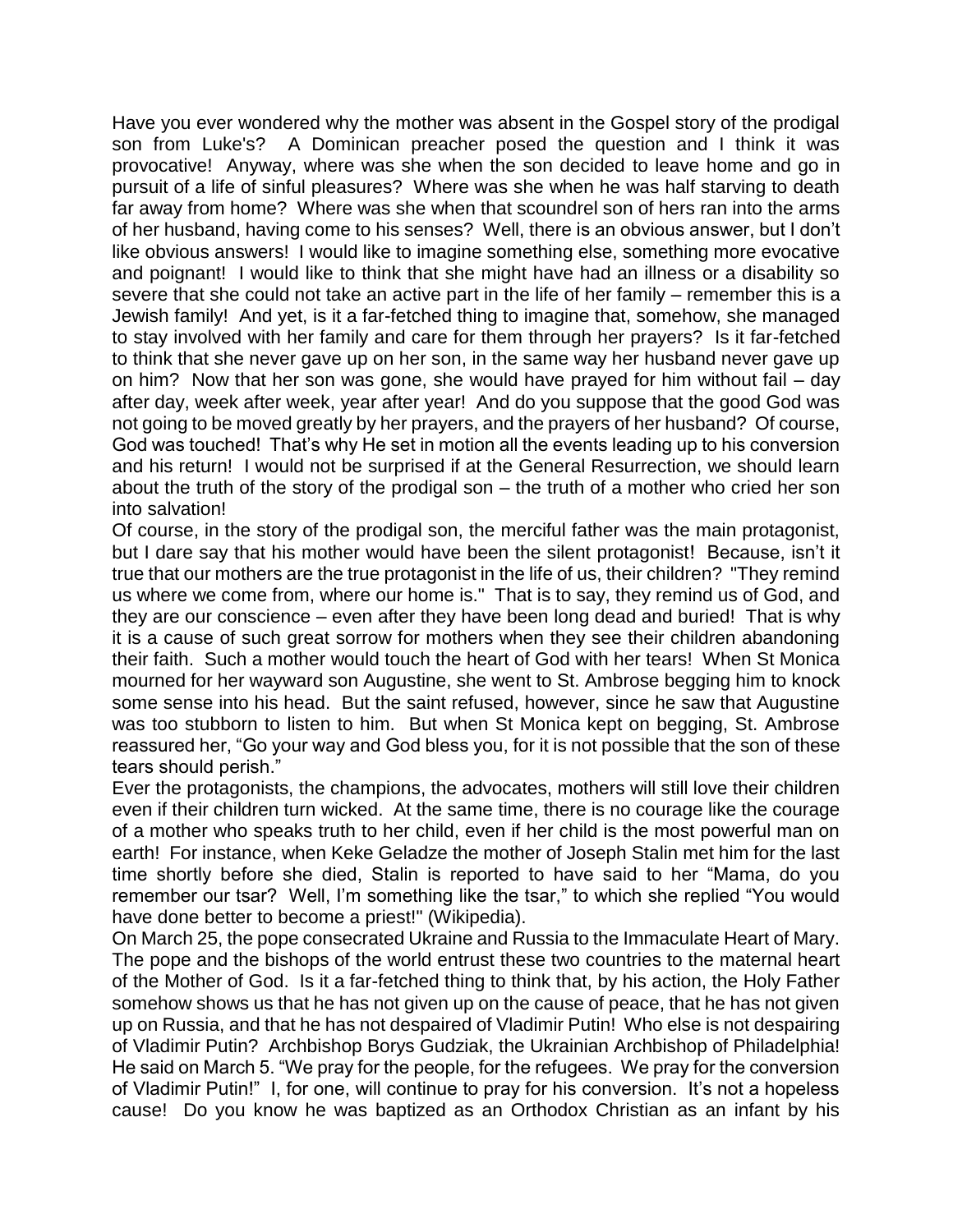mother? She concealed the whole thing, for Putin's father was a high-ranking official in the local communist party.

And so, even at this late hour, we know nothing is hopeless as long as our hearts continue to reach out to our Lady asking for her help. Years ago, she saved Portugal from the terrors of WWII. She can save Ukraine today!

### **April 17 2022**: My Dear Parishioners,

This Sunday is Easter Sunday. I beg the Lord to shower His Blessings on you all! I want to focus this week's bulletin column on something very essential to us Catholics: the Holy Mass! I shared these thoughts with people on Holy Thursday at the Evening Mass of the Lord's Supper. What follows below has been taken almost entirely from a chapter on Padre Pio's Mass in a book by Father Gabriele Amorth, who was the chief exorcist of Rome. He knew Padre Pio personally for 25 years. His book, Padre Pio is an amazing account of St. Padre Pio's holiness. But above all, it is about his love and devotion for the Holy Mass.

"Holy Thursday (Maundy Thursday) commemorates the Last Supper, when Jesus Christ established the sacrament of Holy Communion prior to his arrest and later crucifixion. It also commemorates his institution of the priesthood, through which the Church uses the words of consecration over bread and wine during Holy Mass, so that they become the Body and Blood of Christ. Holy Thursday is all about the Mass, and the priesthood which serves the mystery of the Holy Mass.

The essential nature of the Mass is the same because Christ is always the primary priest. But the priest also brings into the Mass his own personality and devotion, even if unintentionally. You, too, when you attend Mass. Your relationship to our Lord is reflected in the way you attend Mass. These insights came from a book by Fr. Gabriele Amorth, the chief exorcist of Rome, who wrote a wonderful book about Padre Pio. Chuck McDonald loans me the book! And so, on this most holy night when we commemorate the Lord's Supper, I thought I would share with you what Fr. Gabriele said about Padre Pio's Mass as the way for you to see the Mass through the eye of someone who witnessed a saint at the altar.

Padre Pio put his entire self into every Mass he celebrated: his love for God Crucified, for the God who is Love, for the God who is Victim for sins, for the God who is Savior. The life of Padre Pio was a life of an uninterrupted meditation and imitation of the Passion of Christ, accompanied by many tears – tears over his horror for sins, tears for his love for Jesus, tears for souls in purgatory, for the Church and for the world. Our Lord personally handpicked Padre Pio to assist Him in the work of redemption: the struggles against Satan, the dark night of faith, culminating in the visible stigmata. So it should come as no surprise that when Padre Pio said Mass, it truly looked as if he was reliving the Passion of Christ. When he went up the altar, one painful step after another, it really seemed as if he was going up to Calvary. Everyone's eyes were fixed on that face and its evident contortions of suffering, although equally evident were Padre Pio's efforts to keep them from showing. Tears would often stream down his face, and he would wipe them with a handkerchief. Then there was the striking of breast at the mea culpa and at the Agnus Dei with blows so hard it was a mystery how he could do it with his wounded hands; the prolonged kneeling that sometimes gave the impression that he could not get up; and the long pauses, with his eyes staring and shrouded with tears, when it seemed that he could not go on anymore.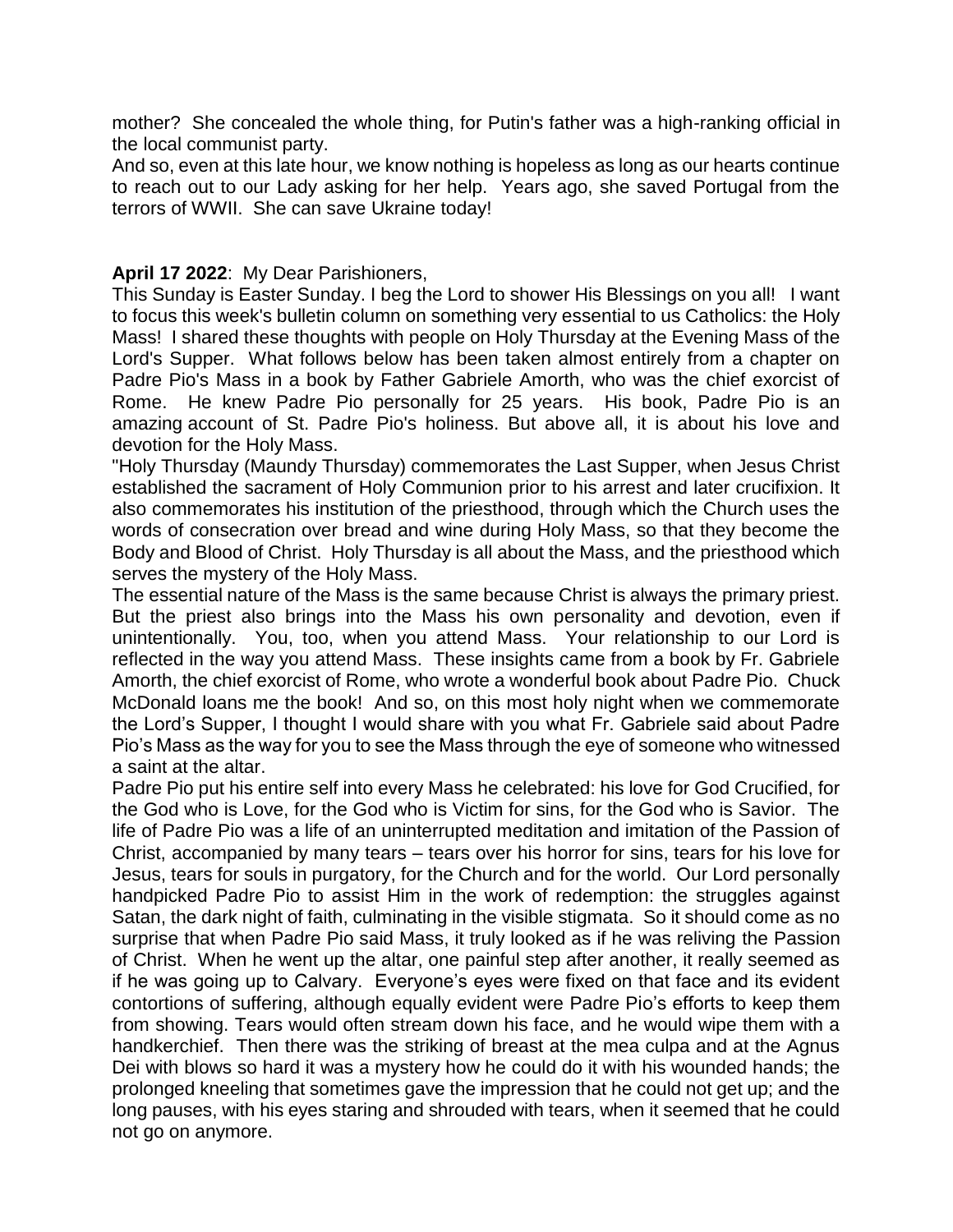People have called Padre Pio's Mass a supernatural spectacle. There was nothing theatrical about it. But why did people from all over the world come to such an uncomfortable place and at such an ungodly hour to attend that seemingly interminable Mass? And when it did come to an end, why would they want it to last even longer? There is no doubt that Padre Pio was reliving the Passion of Jesus. Many saints with stigmata relived the Passion during Holy weeks. But no one lived it at the Mass like Padre Pio.

There was no special mystery in the Mass of Padre Pio; the true mystery, of which we understand so little, is the Mass itself! The Mass is a sacrifice. The Mass is the unbloody Sacrifice of the Cross. The Mass is the immolation of Jesus, who offers Himself to the Father as a victim for us and gives Himself to us as the food of eternal life. We try to express the truths of the Mass with words, but they are never adequate. The people at Padre Pio's Mass were really making an effort to understand the true meaning of the Mass. Many priests and lay people said that they came to understand the Mass better only after they had attended the Masses of Padre Pio.

Asked to explain the holy Mass, Padre Pio replied, "My children, how can I explain it to you? The Mass is infinite, like Jesus." And he added, "The world could go on even without the sun, but it could not go on without the Mass." It has been known that people had come to his Masses out of curiosity, but they left crying like children. Men who did not believe, and during that sacrifice felt all their doubts disappear. So many people arrived at his Masses had been hardened against repentance, hardened against changing their ways, and during Mass suddenly felt moved in their souls to form the firm resolution to convert back to God. Many young men and women who, during the sacrifice, saw all of their uncertainties crumble and gave themselves entirely to God in the priestly or religious life.

Every Mass was an agony for Padre Pio. But the graces came down like rain, and often they were extraordinary. There was no need for explanation: it was clear that this was truly a sacrifice, the sacrifice of Jesus, to which was united the sacrifice of the priest, with those present striving to take part in it also."

## **April 24, 2022**: My Dear parishioners,

He is risen! He is truly risen! Alleluia!

You know, I used to be very nervous and anxious around the last three days of Holy Week - not just because of the amount of work and the complexities of various liturgies, but also because of the weather! But now, my outlook has begun to change. Because only recently has the newness of God begun to manifest itself to me, to become clear and obvious to me - time and again, here, in this place, this parish, which I used to consider as a place of exile! Only lately have I actually begun to understand how the newness of God can break through into my life – even now. How the dark clouds can be all scattered away at a moment's notice and the sun would shine brilliantly again – against all odds and predictions and expectations! If only we could see beyond the present circumstances, we shall experience this newness of God again and again in fresh ways. I want to tell you about the miracle of the sun in Sellwood that happened on Good Friday last week! This year's Good Friday was supposed to be the day our local branch of Communion Liberation had picked for our annual public Way of the Cross. It had been terrible for the last ten days prior. Every time I looked at the weather app on my iPhone, I wanted to cry! I had been so looking forward to this year's Way of the Cross that Patrick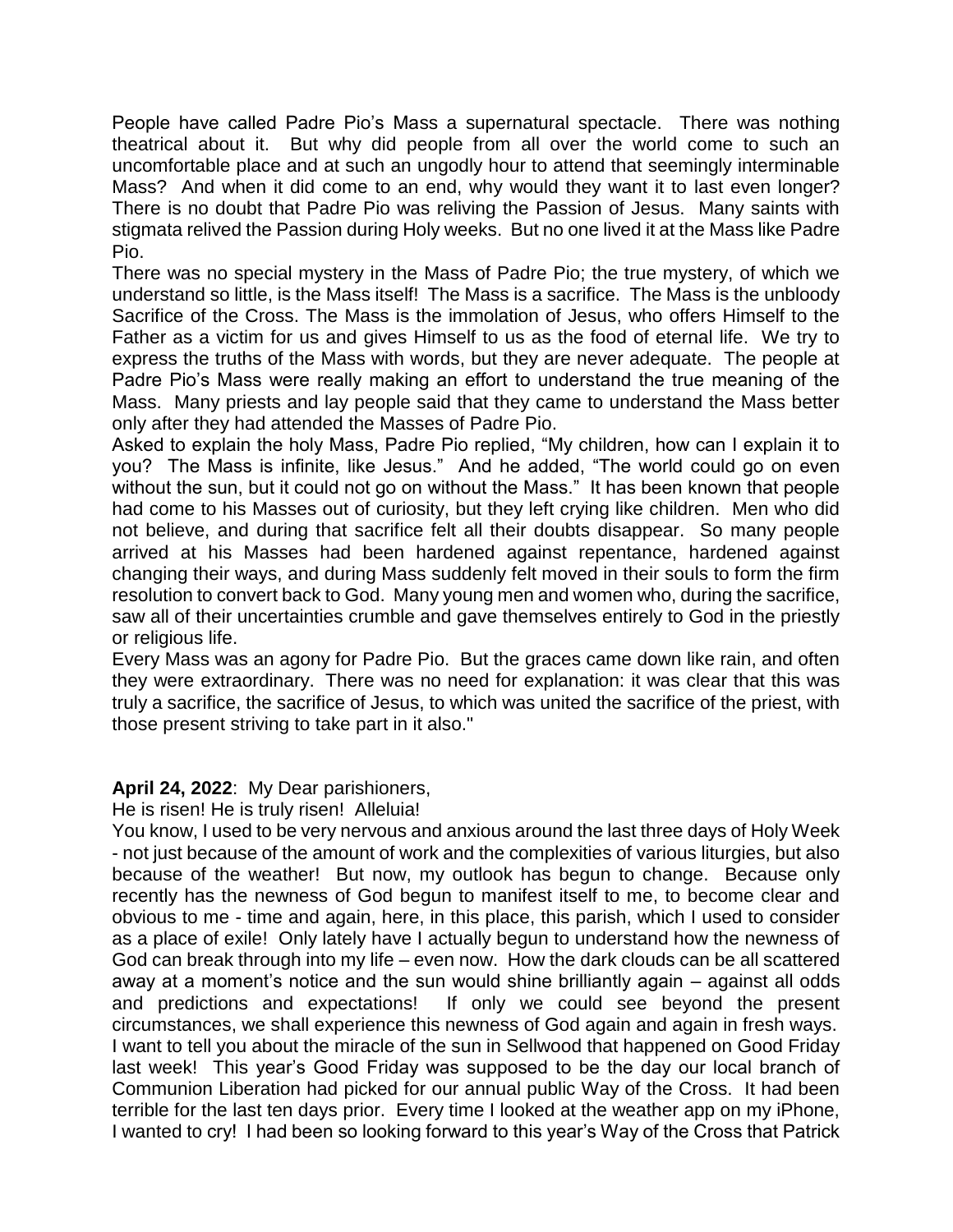Tomassi had organized for us last year that I could not bear thinking about having it ruined by the stupid rain! Every time I looked at the weather app, I felt dejected. I thought I would not survive this. I would catch a cold and become susceptible to COVID and die! That was how I was feeling for a long time. Then on Monday on Holy Week, four days before Good Friday and the public Way of the Cross, all of a sudden, the weather app changed its forecast – all of a sudden, Friday boasted the image of a smiling sun! Out of the ten-day forecast, only Good Friday had the smiling sun. The forecast remained unchanged. And when Good Friday came around, the real sun did show up and the sky was blue and clear and the weather was gorgeous! And I knew!

I knew that God would not be dictated how He would operate by a man-made lousy weather app! That He is truly free to act for me, that He truly has my interests at heart (for He does have a heart!), that His free decisions on my behalf should never be secondguessed! I knew, and I know again since yesterday that, regardless how dark life could become, how hopeless things might seem, I should never despair like Judas! There are no situations which God cannot change. There is no weather forecast He cannot befool. There is no pattern and history and recurrences that He cannot break! Nay more, there is no sin which He cannot forgive - if only we open ourselves to Him. Let the risen Jesus enter our life. Let us welcome Him as a friend, with trust: He is life! Start living life for Him, not as if He were real, but because He is real, and alive, and well!

Let me share with you a quote from Pope Benedict, who turned 95 this past Holy Saturday (April 16): "I am now facing the last chapter of my life and I do not know what awaits me. I know, however, that the light of God exists, that he is Risen, that his light is stronger than any darkness, that the goodness of God is stronger than any evil in this world."

## **May 1, 2022**: My Dear Parishioners,

I have lost track of how many times I have used this space to ask for your help! I had been certain that the second phase of the roof project (and the resealing of the walls) would be my last appeal to you for help - at least for a few years! But here I am again with hat in hand asking for your financial support! But the recent problems with the ceiling which had a certain crack in the supporting truss required immediate attention. The ensuing repairs cost us around \$21,000 from our savings (which would have been used toward the North Wall eventually). After everything you have done and have given to the parish, I understand if you decide not to contribute to this unexpected, unplanned expense. In any case, I am glad that we were able to fix it in time before something tragic should happen, and I thank God for it.

Finally, please pray for the parish that we stay faithful to God, regardless of how difficult things might become for all of us! God bless you!

## **May 8, 2022**: My Dear Parishioners,

It was into the hands of men like Peter who denied his Master three times that our Lord entrusted His Church – a man who remained timid and weak and unsure of himself even after the Resurrection! Throughout history, the men who occupied the chair of St. Peter and his collaborators, the bishops, the successors to the apostles, were often not among the best and the brightest. In fact, they were not even among the holiest. In fact, among the popes and bishops and priests in whose hands the Church has been entrusted were sometimes found the most hypocritical, criminal, scandalous, worldly, scoundrels! That is why the mere fact of the Church's endurance through time is, without a doubt, a miracle!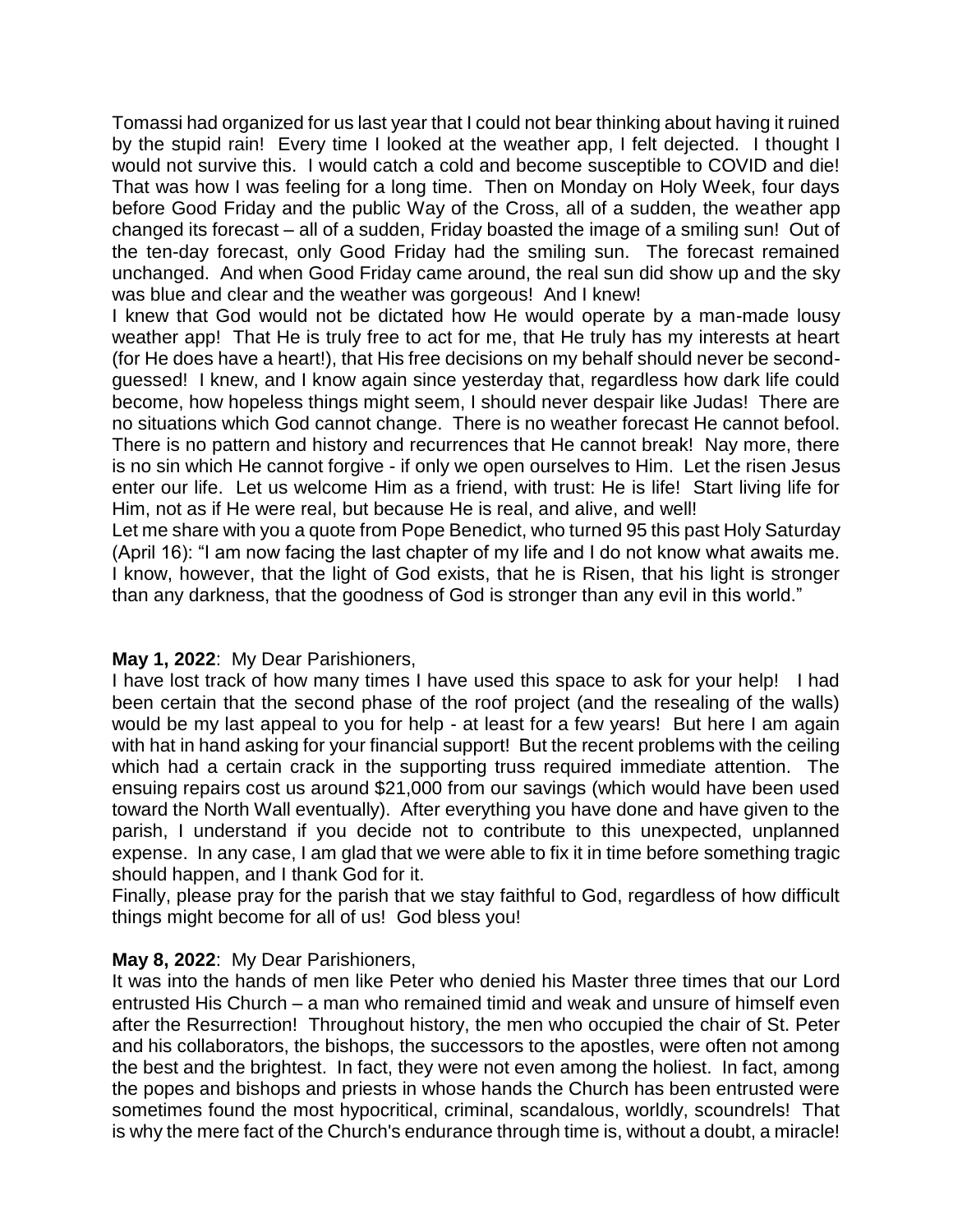If you would think about it, no regimes, no nations, no institutions, no organizations, no corporation on earth, could have survived that long if they had been governed by such sad and incompetent excuses for leaders! And yet the Catholic Church has endured for 20-plus centuries! And if you wonder why, here is the answer: because God is truly the founder of the Church, her Origin, and He continues to raise up countless saints, sung and sung, for her.

One of such illustrious members was a Jesuit priest born of Polish parents, and who was imprisoned by the Russian Communist for 23 years in Siberia. Born in Shenandoah, Pennsylvania on November 4, 1904, the son of Polish immigrants, he grew to be a wild, tough kid, a bully and gang member. That's why his parents were incredulous when he told them he wanted to be a priest. Entering a minor seminary, he remained tough and stubborn as a true-blue Polish! Before long, he pulled another stun: one day Ciszek simply presented himself to the Jesuit provincial in the Bronx in 1928 and announced, "I'm going to be a Jesuit!"

In 1929 Pope Pius XI announced to all the Jesuits seminarians that he was looking for volunteers to go to the Soviet Union as missionaries. Ciszek promptly volunteered. He was sent to the Russian Center, Russicum, in Rome in 1934 to study the Russian language, history and liturgy. On June 24, 1937 he was ordained.

Assigned to the Albertyn Jesuit mission in Poland, Father Ciszek worked hard among the Poles, the Ukrainians, and the Russians, awaiting his chances to sneak into Russia. Then the Soviet Union invaded eastern Poland in 1939. Taking advantage of this calamity and the ensuing chaos at the borders, with the blessing of Metropolitan Andrei Shetytsky, he slipped into the Soviet Union along with two Jesuit friends under the assumed name of Wladymyr Lypynski. Traveling 1500 miles by rail, he became a logger in the logging town of Chusov in the Urals, while carrying on his undercover missionary activities.

After a year he was arrested in 1941 by the NKVD, the brutal internal secret police of the Soviet Union, and taken to Lubyanka Prison in Moscow, a place where tens of thousands met their ends during these years. After six months of interrogation and brutal torture which failed to break Father Ciszek, the NKVD drugged him and, under the influence of the drugs, he signed a false confession. He was bitterly ashamed of this and vowed to always do the will of God for the remainder of his life. On July 26, 1942 he was sentenced to 15 years hard labor in Siberia. Surprisingly, Father Ciszek was kept at the Lubyanka for another four years. Perhaps the Communists were afraid that he would infect the prisoners there with his religion.

In 1946 he was sent to Norilsk, the northern most city in Siberia, to shovel coal as a slave laborer for 12 hours each day. Here he met another priest and was finally able to say Mass again. Polish prisoners made wine from raisins. His chalice was a shot glass, and his paten was a cover from a gold watch. Father Ciszek was overjoyed: "But my joy at being able to celebrate Mass again cannot be described . . . .I heard confessions regularly and from time to time was even able to distribute Communion secretly after I'd said Mass. The experience gave me new strength. I could function as a priest again, and I thanked God daily for the opportunity to work among this hidden flock, consoling and comforting men who had thought themselves beyond His grace."

On April 22, 1955 he was released, although he was forbidden to leave Norilsk. He got a job in a chemical factory. Most of his co-workers were young women who quickly learned that he was a priest. They liked him and would cover for him when he had to leave work to perform a Mass, a baptism or a funeral, and several of these ladies became converts. His clandestine Masses on Sunday became so popular that he said three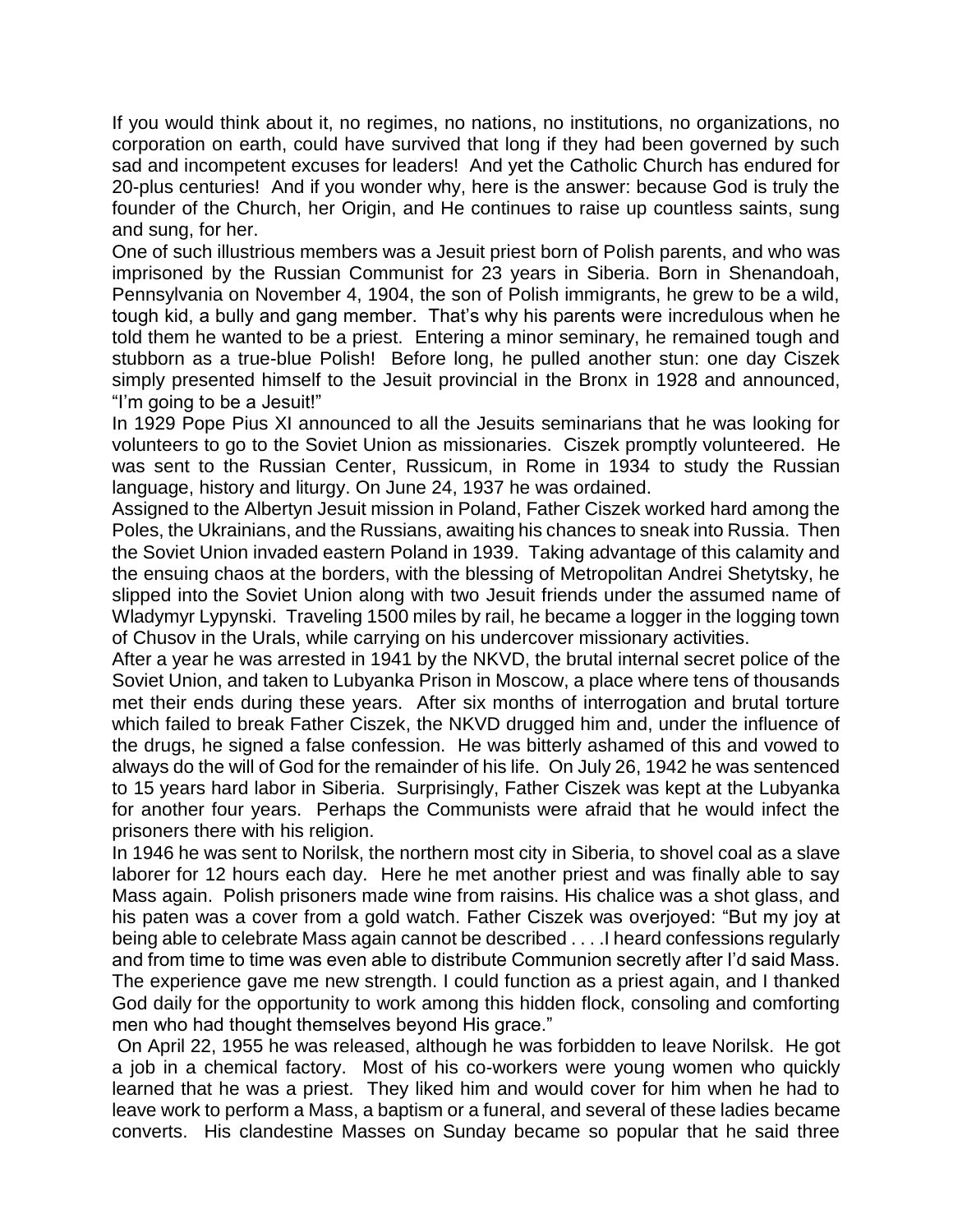Masses each Sunday and had to rotate the locations to keep the authorities from finding out. Easter midnight Mass in 1958 was held to an overflowing crowd in an abandoned barracks. The KGB knew what happened and told him to and never come back. Ten days later they flew him to Krasnoyarsk.

By his second month in Krasnoyarsk, he had established three mission parishes and was offering Masses with over 800 people in attendance. The KGB, quickly realizing what was happening, told him to get out of Krasnoyarsk and gave him only forty-eight hours to do it. From 1959-1963 Father Ciszek resided in Abakan, one hundred miles south of Krasnoyarsk. He got a job as an auto mechanic and continued to carry on his clandestine missionary activities. He was suddenly released in exchange for a Soviet spy captured in the US. As he flew out of Moscow, he made the sign of the Cross over the land to which he had dedicated 23 best years of his human life.

One of things that surprised him the most was that, among the staunchest Communists, there were still some who wanted to have their children baptized. Some even became Christian Godparents. In the heart of godless Russia where God had been banished for decades and the Church silenced, believers continued to wander the barren godless landscape looking for God. And God did not abandon them. For many of those clandestine believers who needed hope to go on living and surviving in order to go home to their families, they needed God, they needed to go to Confession, they needed to hear Mass, they needed to hear the assurances of eternal life, and they had Fr. Walter Ciszek! For them, Father was the Catholic Church. He was Peter. And he was Christ! (Story taken from various sources on the internet and from books)

## **May 15, 2022**: My Dear Parishioners

Today, I want to tell you about a person who was hand-picked by God for an extraordinary amount of suffering, but was able to harness his cross to his great spiritual advantage and for the glory of God. In fact, it is fitting for me to tell you his story in these cynical times, for this heroic man was priest, after the mode of Jesus Christ the Eternal High Priest. True to his calling, he carried his burden with great grace and courage, refusing to be embittered, shattered, and crushed by his cross. All the way from the beginning of his illness right up to the end, he allowed himself to be transformed by God's grace into a source of great blessing and consolation for so many other suffering souls – even when he was himself dying of a horrible disease. I want to tell you his story today because the life of this great man sheds great light on the meaning of suffering and helps us find reason to go on in front of the many challenges of these times. Anyone in the crucible of suffering, of pain, of helplessness, of insecurity, of great anxiety can benefit tremendously from his heroic struggle to do the will of God. One more reason: I want to tell you his story today because this person's incredible life is being portrayed right now in a great film that features truly great Hollywood stars: Mark Wahlberg, Mel Gibson, and Jacki Weaver. The name of the movie is "Father Stu". That's right! The life of this great man is being dramatized by a movie that features Mark Wahlberg as the protagonist, Mel Gibson as his dad Bill, and Jacki Weaver, another Oscar nominee, his mom. Please go see the movie!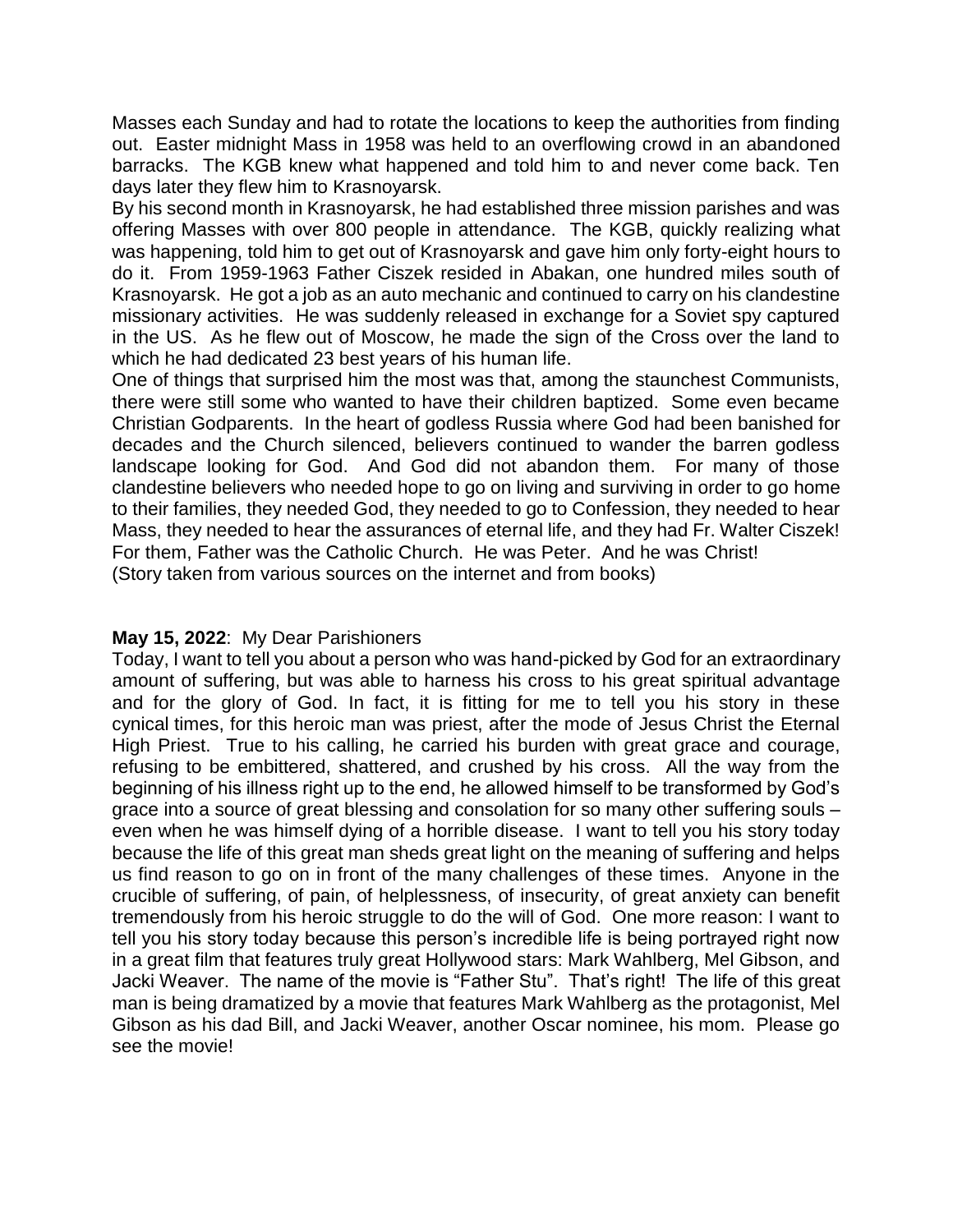#### **May 22, 2022**: My Dear Parishioners

With the deepest gratitude to Almighty God, our Blessed Mother, St. Joseph, and St. Agatha, I want to invite you to join me in extending the warmest welcome to Mrs. Trista Casey as our incoming principal! I offer Mrs. Casey my most sincere congratulations upon her selection as principal for this coming school year. Mrs. Casey comes to us from All Saints School in NE Portland, where she has been serving as Sixth Grade homeroom teacher and Coordinator of Religion. Prior to her All Saints experience, she was at St. Francis School in Sherwood. Below is a short and succinct synopsis of Mrs. Casey's background and work composed in her own words:

*I have been an educator for 19 years, with the last ten years serving in our Catholic schools. I believe in the education of the whole child grounded in Gospel values and the mission of Catholic education. Inspiring lifelong learning in others has always been one of my guiding principles and I will bring that inspiration with me to the St. Agatha community. On a personal note, I am married with two grown children and a long-haired Chihuahua named Jax. I am looking forward to meeting the students, staff, parents, and parish community and I can't wait to get to know everyone!*

I want to sincerely thank all of the members of the Principal Search Committee for their engagement and hard work during the principal selection process. Their commitment to the St. Agatha School and Parish community was invaluable as we went through the selection process for our next school leader. I am confident in Mrs. Casey's leadership and know that she will be able to continue in her work as a servant-leader as she transitions to the St. Agatha School and Parish community.

I want to thank Mrs. Jones for all of her exceptional contributions to St. Agatha's during her tenure as principal. She has invested her heart and soul into the efforts of guiding our school through the most challenging set of circumstances. She has devoted every available ounce of energy into making it an outstanding Catholic grade school it is today. She has worked tirelessly to provide guidance and encouragement and direction to her staff in order to pass the Accreditation process with flying colors! And Mrs. Jones is still going the extra mile, even now, to make sure the school has a most seamless transition into a new phase with our new principal. I salute her and I am most profoundly grateful to her for everything! We wish her well and we will keep her and family in our prayers as she begins her transition to a new situation in Maryland.

Please join us for a "Goodbye" Reception for Leslie Jones on Sunday, June 5 after the 10:30 Mass in the Parish Hall!

God bless all of you and keep you safe in His care.

## **June 5, 2022:** My Dear Parishioners

I want to share with you the significance of Pentecost for us as understood and taught by Pope Benedict when he was preaching on this day back in 2010. Marvelous food for thought and prayer!

"We know that the disciples sought shelter in the Upper Room after the arrest of their Lord and that they had remained isolated for fear of suffering the same fate. After Jesus' Resurrection their fear was not suddenly dispelled. But here at Pentecost, when the Holy Spirit rested upon them, those men suddenly emerged fearless and began to proclaim the Good News of the Crucified and Risen Christ to all. They were not afraid anymore because they felt they were in the hands of the strongest One. Yes, wherever the Spirit of God enters he puts fear to flight; he makes us know and feel that we are in the hands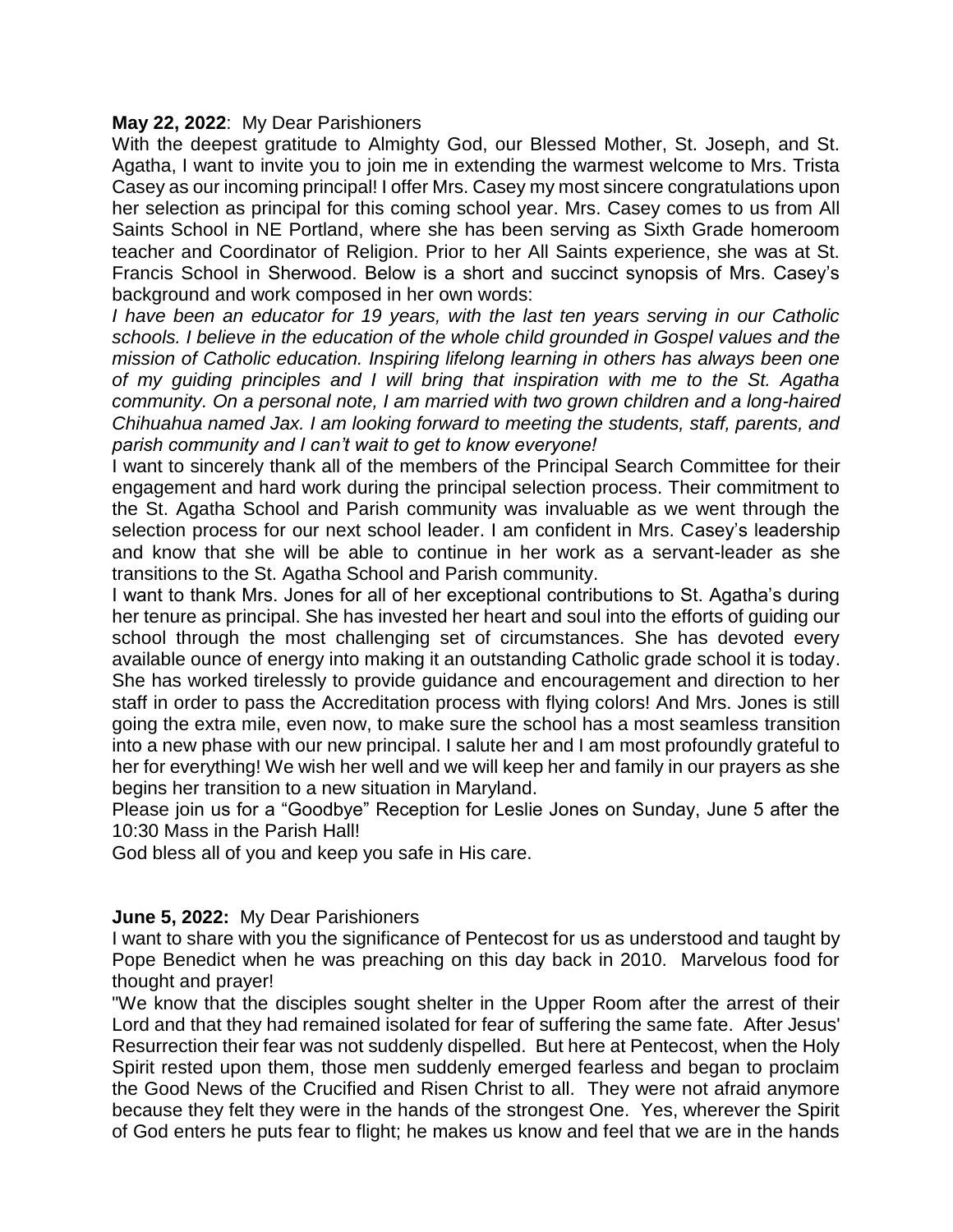of an Omnipotence of love: something happens, his infinite love does not abandon us. It is demonstrated by the witness of martyrs, by the courage of confessors of the faith, by the undaunted zeal of missionaries, by the frankness of preachers, by the example of all the saints, even some who were adolescents and children. It is demonstrated by the very existence of the Church which, despite the limitations and sins of men and women, continues to cross the ocean of history, blown by the breath of God and enlivened by his purifying fire. With this faith and joyful hope let us repeat today, through the intercession of Mary: ''Send forth your Spirit, O Lord, and renew the face of the earth'"

## **June 12, 2022**: My Dear Parishioners,

The passage we have for this past Sunday is from the Farewell by our Lord on the eve of His Passion. Here, Christ is preparing His disciples for living as the Church after He has ascended into heaven. Christ is telling the disciples that He will send them another Advocate, the Holy Spirit. Christ has been the first Advocate during His earthly life. He has revealed to them Who God is and what God wants for us. He has taught them the central truth: God loves every human being, and God greatly desires to give each and every human person eternal life, which is a share in God's own life. But the time has come when Christ will no longer be present physically on earth. And, so, He promises his disciples another Advocate, the Holy Spirit. Many a time in this world we are faced with the accusation that following Christ is an error. We are misunderstood or ridiculed. In those moments, the Spirit comes to us with His gift of peace and certainty that Jesus lives. Everything that makes this life possible: love, joy, peace, patience, kindness, generosity, faithfulness, gentleness, and self-control -these are the fruits of the Spirit.

The Holy Spirit means all of those things, because of the one thing He does especially as His mandate: He makes Christ present for us, especially in the Sacraments of the Church, above all in the Mass. The Holy Spirit alone is responsible for Christ's being truly, really, and substantially present in the Species of the Eucharist. The Holy Spirit gives us the Body and Blood as the pledge and the foretaste of eternal life. Indeed, the Holy Spirit comes down upon the bread and wine so that they may become the body and blood of Christ anew at each Holy Mass. Yet, the Spirit makes Christ present for us in many other ways as well. The Spirit guides us, when we listen to the words of Scripture, to understand and to believe in the words we are hearing. The Spirit guides us, when we are trying to work out what the right thing to do is in our lives. He comforts us when we experience difficulties and loss in our lives. He strengthens our "I" in front of seemingly insurmountable dangers that threaten to wipe us out – mentally, physically, and spiritually. And for a faithful Christian He is there at the moment of death, and all the moments in which life and death hang in a balance. In all these ways, the Spirit makes Christ present. He maintains in our conscience the truth about God and about ourselves. He reminds us, He helps us remember God Who offers us life. He is not only at work within us at the profound moment of conversion, but He is also active within us whenever we make the choice to live well rather than badly, to be loving rather than selfish, to have courage rather than to give in to despair. He gives calmness and serenity so that we might not forget Who is really in control of our destiny when life and death hang in a balance!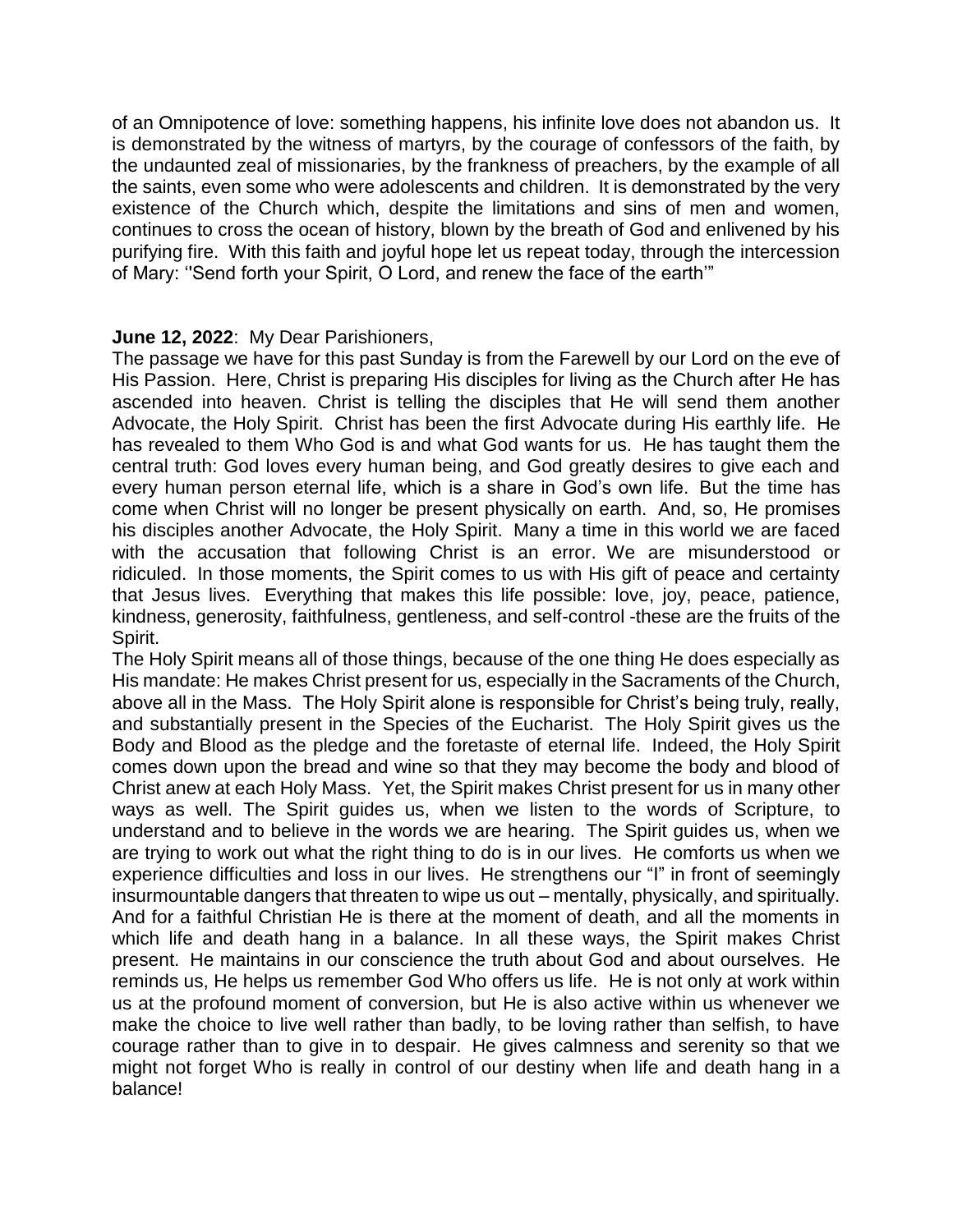#### **June 19, 2022**: My Dear Parishioners,

This Sunday is Corpus Christi, the Feast of the Most Holy Body and Blood of Christ. It is about what we receive from the Holy Mass - Holy Communion. And so I like to share this story of St. Padre Pio which I am taking from a book by Fr. Gabrielle Amorth, the chief Exorcist of Rome, who knew Padre Pio personally.

"Padre Pio put his entire self into every Mass he celebrated: his love for God Crucified, for the God who is Love, for the God who is Victim for sins, for the God who is Savior. The life of Padre Pio was a life of an uninterrupted meditation and imitation of the Passion of Christ, accompanied by many tears – tears over his horror for sins, tears for his love for Jesus, tears for souls in purgatory, for the Church and for the world. Our Lord personally handpicked Padre Pio to assist Him in the work of redemption: the struggles against Satan, the dark night of faith, culminating in the visible stigmata. So it should come as no surprise that when Padre Pio said Mass, it truly looked as if he was reliving the Passion of Christ. When he went up the altar, one painful step after another, it really seemed as if he was going up to Calvary. Everyone's eyes were fixed on that face and its evident contortions of suffering, although equally evident were Padre Pio's efforts to keep them from showing. Tears would often stream down his face, and he would wipe them with a handkerchief. Then there was the striking of breast at the mea culpa and at the Agnus Dei with blows so hard it was a mystery how he could do it with his wounded hands; the prolonged kneeling that sometimes gave the impression that he could not get up; and the long pauses, with his eyes staring and shrouded with tears, when it seemed that he could not go on any more."

"People have called Padre Pio's Mass a supernatural spectacle. There was nothing theatrical about it. But why did people from all over the world come to such an uncomfortable place and at such an ungodly hour to attend that seemingly interminable Mass? And when it did come to an end, why would they want it to last even longer? There is no doubt that Padre Pio was reliving the Passion of Jesus. Many saints with stigmata relived the Passion during Holy weeks. But no one lived it at the Mass like Padre Pio."

"There was no special mystery in the Mass of Padre Pio; the true mystery, of which we understand so little, is the Mass itself! The Mass is a sacrifice. The Mass is the unbloody Sacrifice of the Cross. The Mass is the immolation of Jesus, who offers Himself to the Father as a victim for us and gives Himself to us as the food of eternal life. We try to express the truths of the Mass with words, but they are never adequate. The people at Padre Pio's Mass were really making an effort to understand the true meaning of the Mass. Many priests and lay people said that they came to understand the Mass better only after they had attended the Masses of Padre Pio."

"Asked to explain the holy Mass, Padre Pio replied, 'My children, how can I explain it to you? The Mass is infinite, like Jesus.' And he added, 'The world could go on even without the sun, but it could not go on without the Mass.' It has been known that people had come to his Masses out of curiosity, but they left crying like children. Men who did not believe, and during that sacrifice felt all their doubts disappear. So many people arrived at his Masses had been hardened against repentance, hardened against changing their ways, and during Mass suddenly felt moved in their souls to form the firm resolution to convert back to God. Many young men and women who, during the sacrifice, saw all of their uncertainties crumble and gave themselves entirely to God in the priestly or religious life." "Every Mass was an agony for Padre Pio. But the graces came down like rain, and often they were extraordinary. There was no need for explanation: it was clear that this was